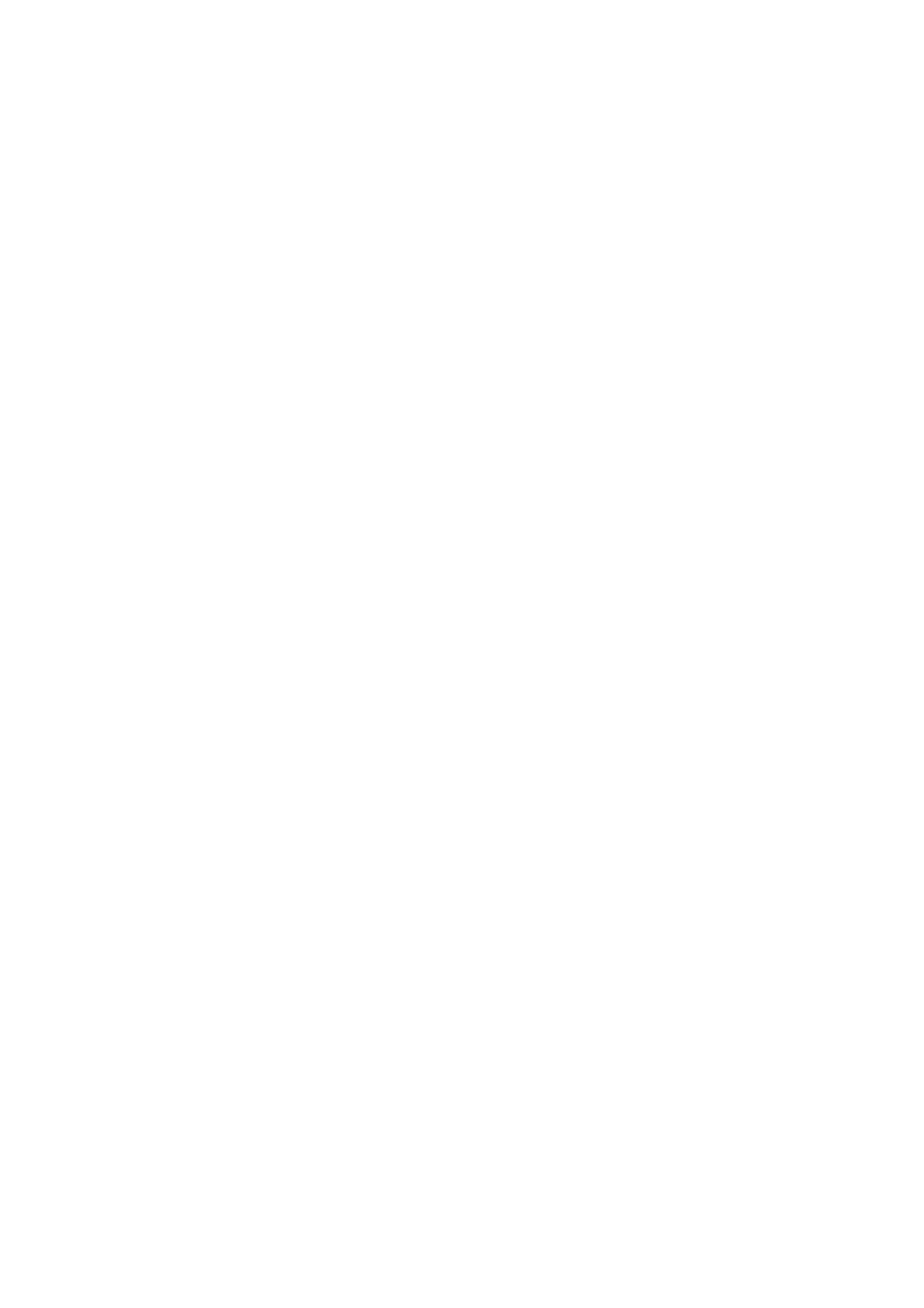# **REPORT ON NETTING SCHEMES**

Prepared by the Group of Experts on Payment Systems of the central banks of the Group of Ten countries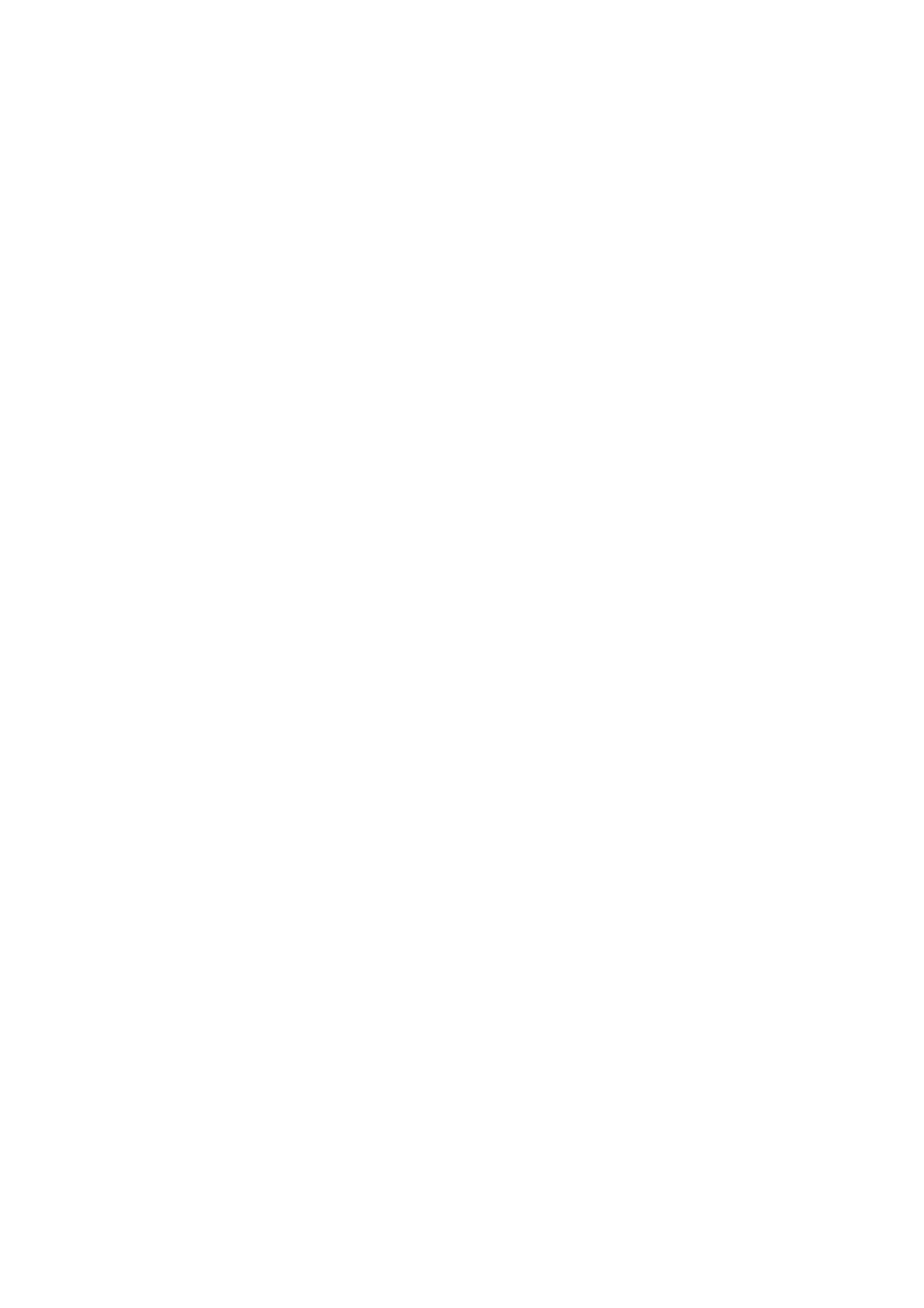# **Table of contents**

|                                 |                          | $\mathbf{1}$   |
|---------------------------------|--------------------------|----------------|
| 1.                              |                          | 3              |
| 2.                              |                          | $\overline{4}$ |
|                                 |                          | $\overline{4}$ |
|                                 |                          | 6              |
| 3.                              |                          | 9              |
| 4.                              |                          | 10             |
| 5.                              |                          | 11             |
| 6.                              |                          | 13             |
|                                 |                          | 14             |
|                                 |                          | 15             |
|                                 |                          | 15             |
|                                 |                          | 16             |
|                                 |                          | 17             |
|                                 |                          | 20             |
| $7_{\scriptscriptstyle{\circ}}$ |                          | 20             |
|                                 |                          | 21             |
|                                 |                          | 22             |
|                                 |                          | 23             |
|                                 |                          | 23             |
|                                 | Annex: Glossary of terms |                |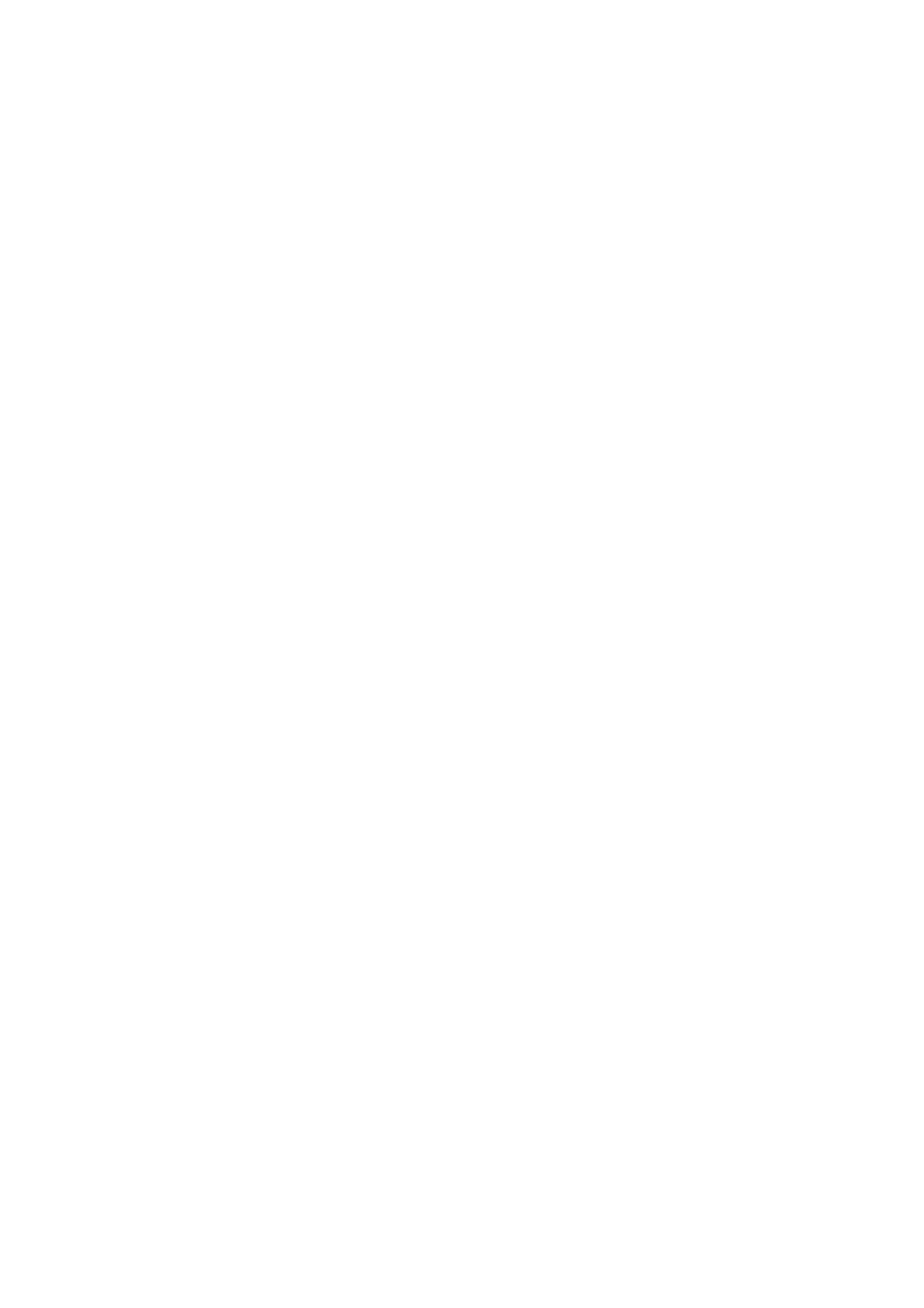#### **Foreword**

In mid-1988 the Group of Experts on Payment Systems from the G-10 central banks, meeting in Basle, initiated a detailed study of various kinds of internationally related financial netting arrangements. A number of such arrangements are currently operating in various countries, handling obligations and payments arising under foreign exchange and other contracts, and more netting systems are being proposed or developed. The Group was interested to see how far existing or future netting arrangements might contribute to the efficiency of the international financial markets and payment systems, and what effect they might have on counterparty credit and liquidity risks.

This report represents the outcome of that study. It identifies a wide range of issues that may be raised by different forms and structures for netting arrangements, and that therefore need to be considered carefully by central banks and banking supervisors, and also by banks and other institutions participating in those arrangements. For their part, central banks continue to review these complex and difficult issues. This report is made available now to banks, in the hope that they will find it of use in assessing their current operations and associated risks, and in contemplating participation in any future arrangements. Suppliers of telecommunication networks, and other vendors of netting systems, may also find the report of interest.

The report should be viewed solely as the product of study by the Group of Experts on Payment Systems and does not necessarily represent the views of either the central banks of the G-10 countries or the BIS. The members of a Working Party primarily responsible for drafting the report were: Mr P Allsopp (Bank of England); Mr P Fisher (Federal Reserve Bank of New York); Mr I Kuroda (Bank of Japan); Mr J Marquardt (Board of Governors of the Federal Reserve System); Mr W Michalik (Deutsche Bundesbank); Mr Y Oritani (Bank of Japan); and Dr C Vital (Swiss National Bank). Able assistance was provided by Mr K Kearney (Bank for International Settlements).

Wayne D Angell, Chairman Group of Experts on Payment Systems and Member of the Board of Governors, Federal Reserve System

February 1989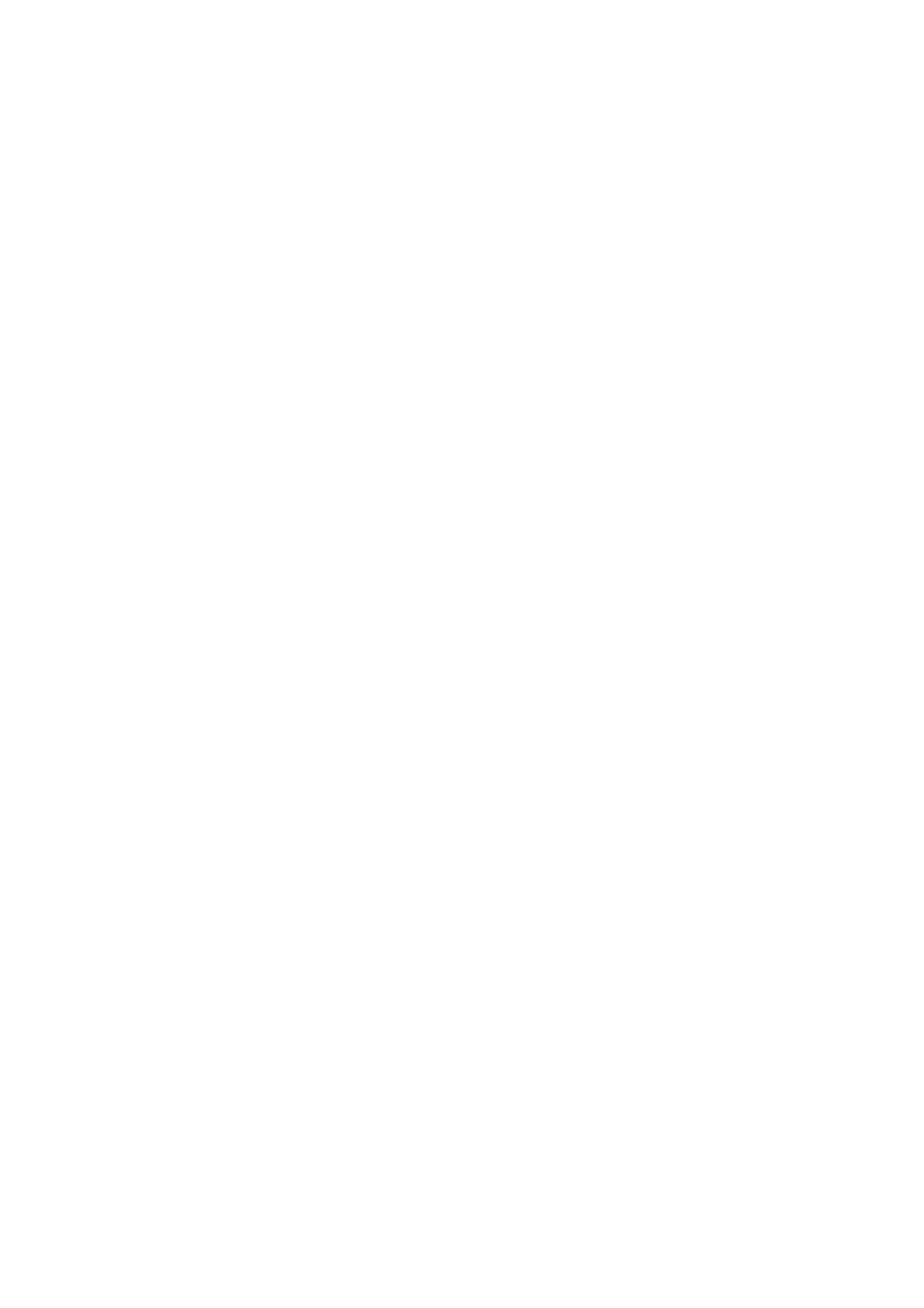### **1. Introduction**

1.1 The Group of Experts on Payment Systems of the central banks of the G-10 countries ("Payments Group") decided, in June 1988, to prepare a report on various kinds of internationally related financial netting schemes that have recently begun operations, or are being seriously proposed. The aim was to assess arrangements that might be used to net out amounts due between banks arising from foreign exchange contracts or from the exchange of payment instructions, on either a bilateral or a multilateral basis. It was perceived that these arrangements should be analysed with a view towards not only their contribution to the efficiency of financial markets and international payments systems, but also their effect on counterparty credit and liquidity risks. Systemic risks were of particular concern. To obtain information for this report, a Working Party discussed technical, legal and financial issues with a number of operators and promoters of interbank netting arrangements during the latter half of 1988. This report draws on those discussions, but does not refer specifically to any particular existing or proposed netting arrangement.

1.2 This report analyses netting arrangements from two distinct vantage points: first, as models of how credit and liquidity risks can be allocated in different netting and settlement structures, and, second, as examples of the difficult international financial policy issues raised by the development and operation of "cross-border" (or "offshore") payment systems and contract netting arrangements. The analytical body of the report focuses upon credit and liquidity risk issues. However, as noted in the "Summary and observations" section of the report and throughout, the operation of these arrangements in the cross-border context challenges certain critical assumptions which underlie current perceptions of the operation and supervision of international banking markets.

1.3 It should be noted at the outset of the report that a distinction is usually drawn between netting arrangements for obligations, such as foreign exchange contracts, and those for payment instructions. For many purposes the rights granted under foreign exchange contracts differ in nature from those conferred by payment instructions. Moreover, a "spot" foreign exchange contract may have a value date one or two days hence, while a payment instruction may be for "same-day" value when it is created. Nevertheless, for the purposes of this report, a foreign exchange contract and a payment instruction share the characteristic that both can be subject to the same types of netting techniques. The report relies on this fact in its analysis of risks in institutional forms of netting.

1.4 It should also be noted that a multilateral foreign exchange netting arrangement, which would typically comprise participants from a number of countries, could in principle be used as a payment system. Thus concerns about payment systems may, in certain circumstances, extend directly to foreign exchange netting arrangements.

1.5 This report is in seven sections. Following this introduction, Section 2 draws out some key observations by the Payments Group, some of which point to issues beyond the scope of the report.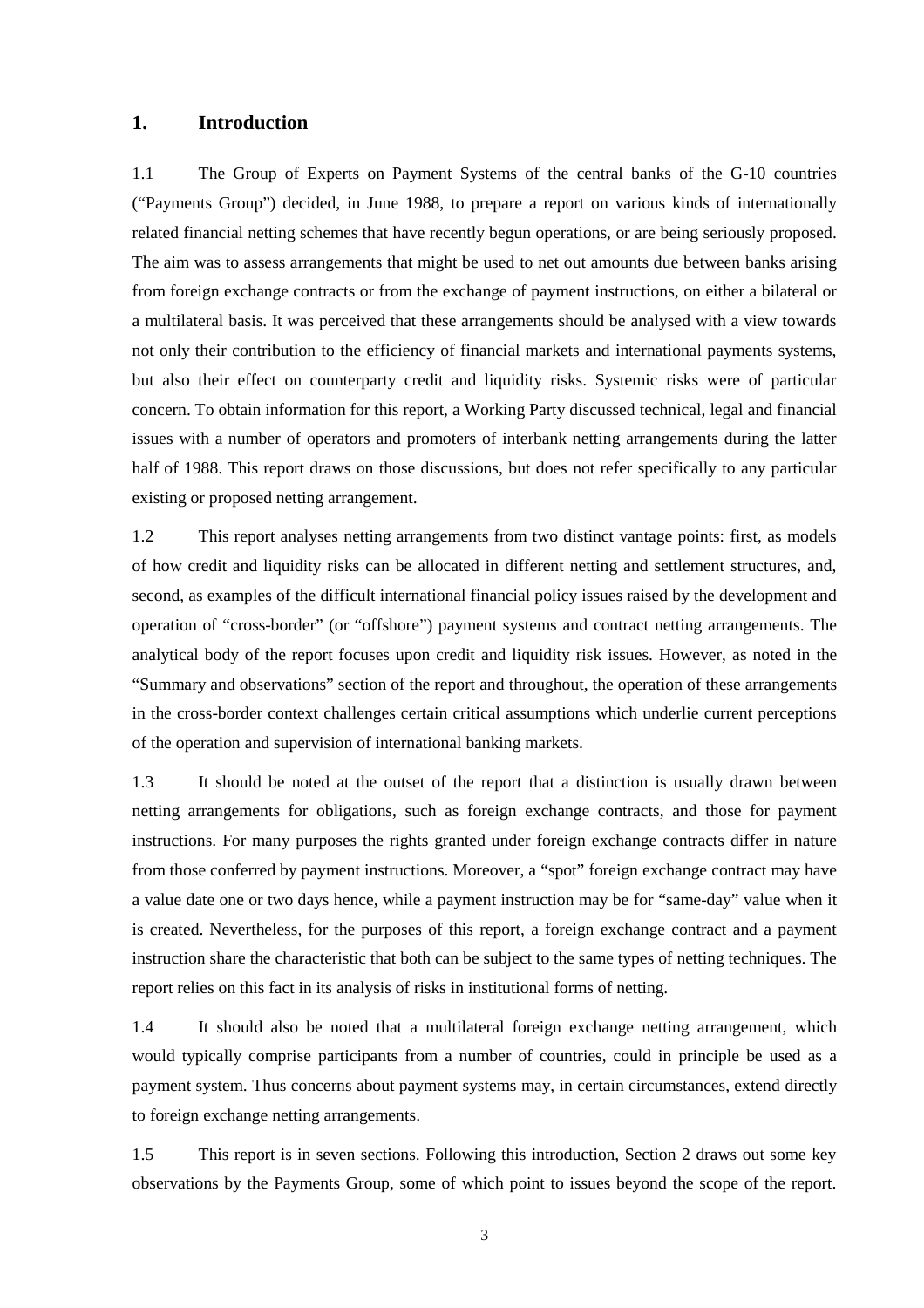Section 3 analyses the types of financial risk to which participants in clearing systems are exposed, while Section 4 describes the reasons why banks may enter into netting arrangements and why a range of suppliers may offer such facilities. Section 5 contains a brief analysis of the legal basis for netting. Section 6 then discusses four particular institutional types of netting arrangement and analyses their different risk characteristics. Finally, Section 7 presents a global perspective of the nature of the liquidity risks facing participants in these netting schemes. An annex contains a glossary of certain terms used in the report: it is intended to bring an element of consistency into a field in which terminological inconsistencies have hitherto caused undue confusion.

# **2. Summary and observations**

2.1 Banks currently have strong incentives to lower both counterparty credit exposures and interbank payment flows. These incentives appear to be inducing "structural innovations" in interbank clearing and settlement procedures, which in part are taking the form of increasingly frequent proposals for interbank netting arrangements. Although the focus of this report is on changes in the credit and liquidity risks produced by the netting of interbank transactions, the Payments Group believes that these structural innovations have potentially broader policy implications. In particular, netting arrangements may produce significant changes in the financial character of affected interbank markets and may also change the cross-border relationships between national banking systems. These relationship changes raise questions about the extent and quality of central banks' oversight and supervision of settlements in their currencies, and about the supervision of the evolving "offshore" payment systems as such.

#### **Efficiency and risks of netting**

2.2 *"Efficiency" of netting*. Incentives to reduce credit exposures and payment flows are coming from several quarters. First, there are transaction costs, including fees and communications expenses, for the settlement of foreign currency transactions; there are also implicit costs of holding balances and implicit or explicit costs of obtaining credit to effect settlements. As the volume of transactions continues to increase, banks are under pressure to reduce all these costs. Second, there is an increased awareness among bankers of the general desirability of reducing counterparty exposures. Third, and partly in response to the forthcoming implementation of the Basle Capital Agreement,<sup>1</sup> bankers are attempting to reduce capital charges associated with their credit exposures wherever possible. At the

<sup>1</sup> International Convergence of Capital Measurement and Capital Standards. Committee on Banking Regulations and Supervisory Practices, Basle, July 1988.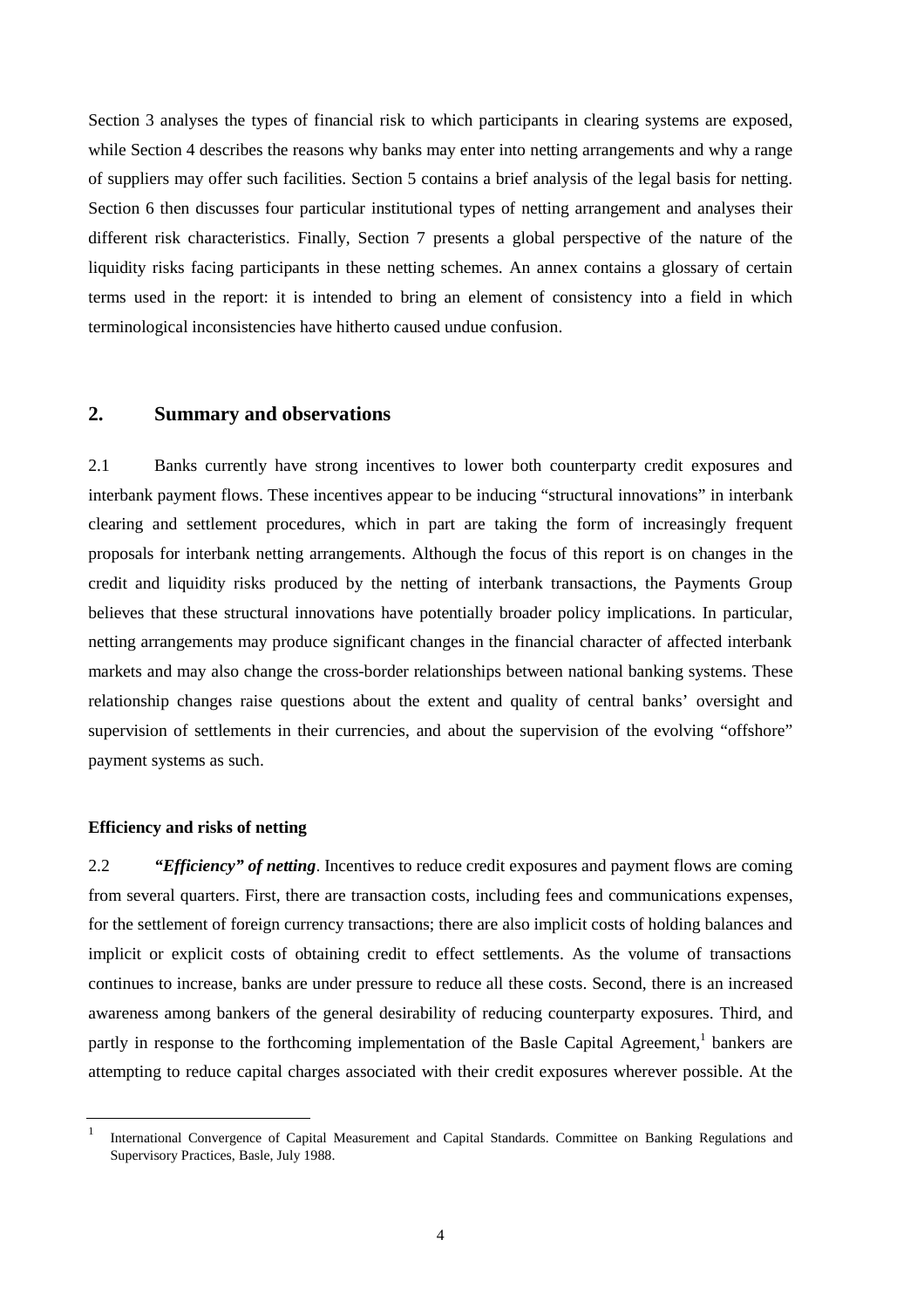same time, providers of communications and computer services are seeking to expand their business with the financial community, and perceive these incentives as an opportunity to do so.

2.3 Mechanisms for netting interbank contracts and payments can produce desirable efficiencies in the interbank markets and payment processes. However, narrowly defined efficiencies need to be balanced against the costs associated with the credit and liquidity risks that may be allocated or reallocated by a particular netting and settlement structure. The overall social efficiency of a netting arrangement cannot be judged solely on the basis of apparent reductions in communications expenses, or even on the basis of reductions in credit routinely required to settle a given volume and value of transactions. Judgements about overall efficiency should include consideration of the impact of netting arrangements not only on the level of counterparty risk to the participants but also on the overall level and allocation of financial risk to the banking system as a whole. "Externalities", often resulting from systemic risks, need to be evaluated. Moreover, if the shifting of risks between parties, and across borders, is not clearly defined and understood, interbank netting arrangements may create uncertainty by obscuring the actual allocation of risks.

2.4 The shifting of risks that can be caused by netting arrangements can be particularly troubling where the transaction cost efficiencies are enjoyed by banks located in one country, but the credit or liquidity risks associated with the settlement of payments resulting from that netting system may be experienced in the banking system of another country. This would be the case, for example, where the netting of payments between banks in a given currency is conducted outside the country of issue of that currency but the final settlement of the resulting net amounts occurs in the domestic payment system for that currency.

2.5 *Risk assessment of netting structures*. Several types of netting arrangements were analysed by the Working Party. Some were organised to effect bilateral netting, others to effect multilateral netting. Some rely on the netting of financial positions ("position netting"), but in such a way that parties remain liable for the settlement of gross amounts. Others contain or propose provisions that, if legally enforceable, would make participants liable for the settlements solely of netted amounts ("netting by novation"). One type of arrangement would establish a clearing house that would be substituted as the central counterparty in deals submitted for netting by participants in the arrangement, in order to effect a binding multilateral netting among those participants ("multilateral netting by novation and substitution").

2.6 Based upon the analysis in Section 6, the Payments Group believes that certain general conclusions can be drawn with respect to the allocation of credit and liquidity risks that are produced by different institutional forms of netting. Thus, assuming the legal enforceability of netting agreements, the Payments Group believes that arrangements which net outstanding financial or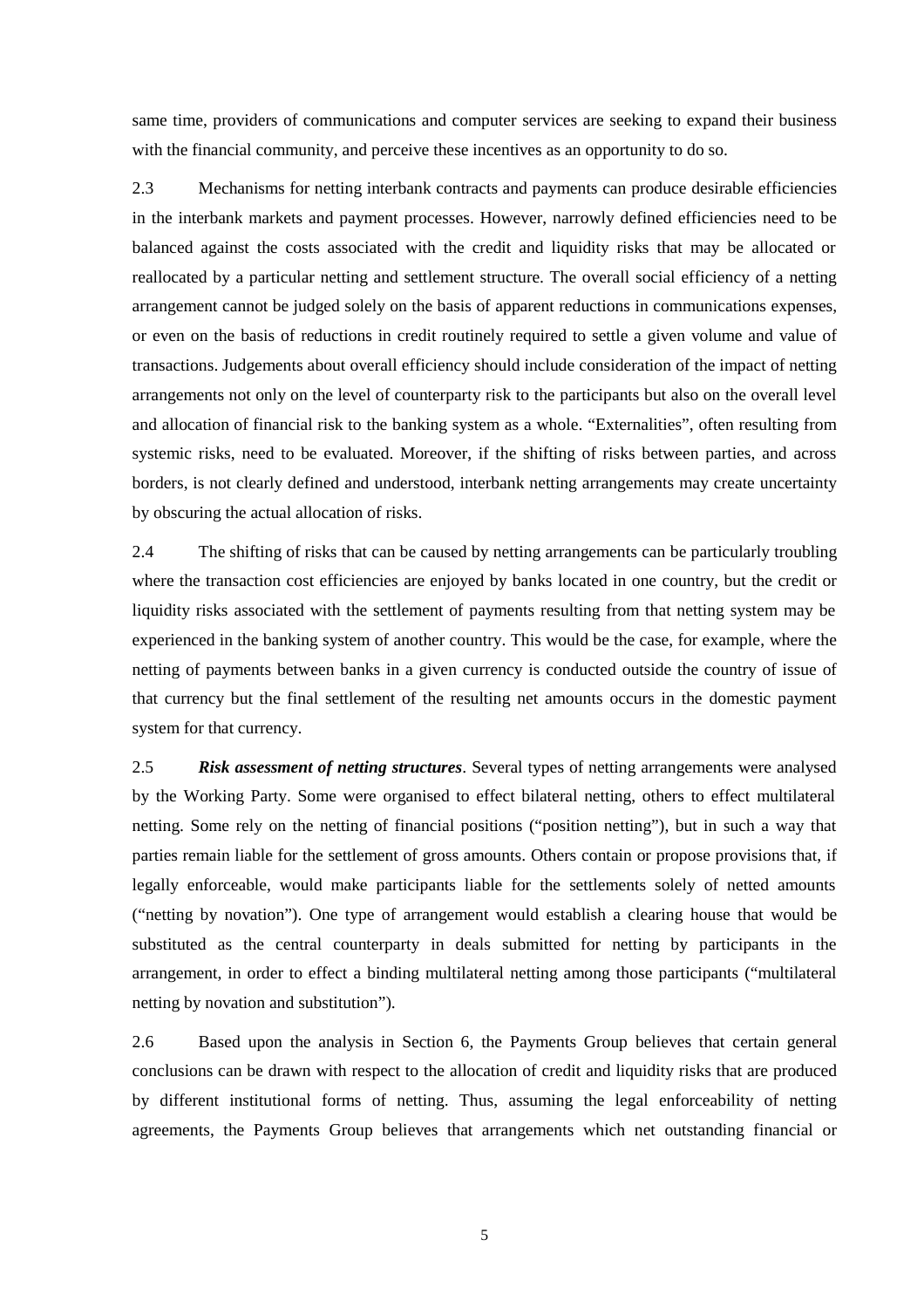payment obligations can be ranked as follows, in comparison with the benchmark case, where no netting takes place:

- (i) bilateral position netting reduces liquidity risks to counterparties, and perhaps others such as correspondent banks, relative to the case of no netting; but it leaves counterparty credit risk unchanged, or may induce increases in risk if net exposures are treated as if they were true exposures;
- (ii) bilateral netting by novation reduces both liquidity and credit risks to counterparties, and possibly to the financial system (other things being equal), relative to the cases of no netting and bilateral position netting;
- (iii) multilateral position netting may reduce liquidity risks relative to the cases of no netting and bilateral netting, under certain circumstances; if significant defaults occur, liquidity risks may be higher; credit risks are the same as, or may be larger than, in the case of no netting; credit risks are greater than in the case of bilateral netting by novation;
- (iv) multilateral netting by novation and substitution has the potential to reduce liquidity risks more than any other institutional form, but this depends critically on the financial condition of any central counterparty to the netting; if the liquidity of a central counterparty is weak, the liquidity risks of this institutional form may be greater than in the case of bilateral netting by novation; the credit risks of this institutional form are generally less than in other forms that have been considered, subject again to the identity and condition of any central counterparty.

2.7 *Validity of netting agreement*. A key assumption in arrangements to effect a binding netting of payments or obligations is that the netting agreements are legally valid and enforceable. This assumption undoubtedly extends to many other netting arrangements developed or proposed in the last several years. If the assumption is incorrect for arrangements governed by the laws of various financial centres, then credit and liquidity risks can be much larger than otherwise believed. Moreover, in order to evaluate the risks of any actual or proposed netting system, central banks and bank supervisors will need to examine the totality of operational, financial, legal and other institutional details relating to the system.

#### **Broader policy issues**

2.8 The Payments Group believes that, in addition to the allocations of credit and liquidity risks produced by different netting arrangements, attention needs to be focused on additional policy questions which may be raised by the development and operation of these systems.

2.9 *Monetary implications*. Instead of the exchange of individual financial obligations for payment in money, most netting systems operate so that one financial obligation is exchanged for a similar, offsetting obligation, and only the net difference is settled in money. In essence, two counterparties, or a whole netting group, can achieve the same financial position through netting that would otherwise have required a large number of payment instructions and accompanying money flows to settle those instructions. Thus systems for the binding netting of foreign exchange and other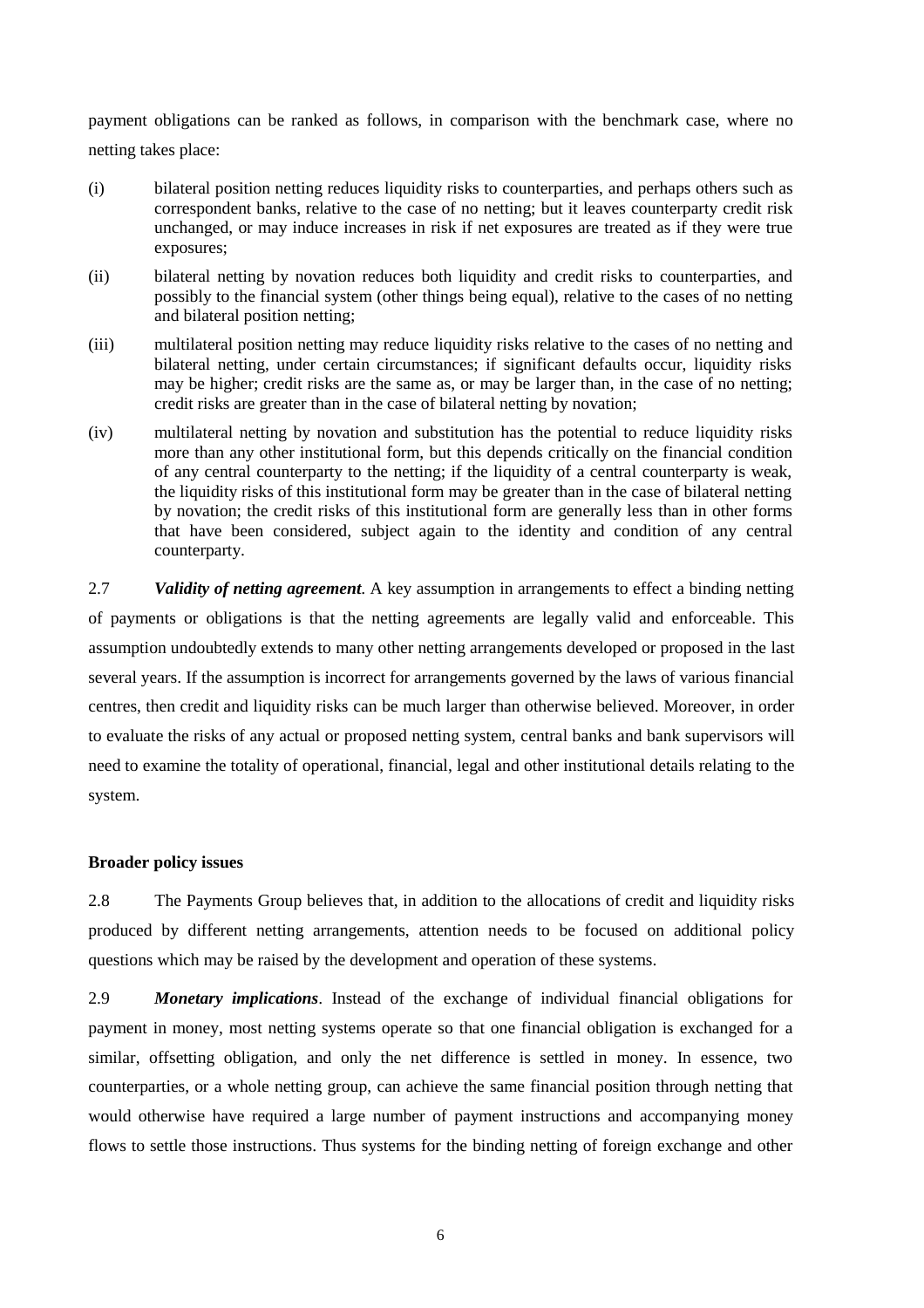financial obligations provide a service that is a very close substitute for the function of money as a medium of exchange.

2.10 Over time, the large-scale development of these netting arrangements may produce both a quantitative and a qualitative change in interbank payment processes. Bank demand for both intra-day and overnight balances held at central banks, and possibly credit from central banks, may be affected. The spread of netting arrangements may also affect the prospects for the development of formalised intra-day interbank credit markets, which are discussed from time to time in several countries. Moreover, central banks will need to look beyond payment systems in order fully to assess questions of integrity and efficiency in key monetary arrangements.

2.11 *Financial implications*. A widespread development of clearing house or similar multilateral arrangements will have the potential to change significantly the structure of interbank credit relationships. To a degree, banks are already substituting trading in organised futures markets, such as the Euro-dollar futures markets, for interest and exchange rate positioning in "cash" or deposit markets. To this extent, netted claims on clearing organisations have already replaced gross interbank credit exposures in the deposit markets.

2.12 The interbank foreign exchange markets, and other markets such as the swap market, are "over-the-counter" markets rather than organised exchanges. However, the development of multilateral clearing houses for those markets, along the lines currently being proposed, will affect credit exposures in a manner similar to a shift towards organised exchange trading. The ultimate counterparty will become a clearing house or clearing corporation, and credit exposure and risk must then be judged in the light of the financial resources of the clearing house.

2.13 The Basle Capital Agreement attaches a zero risk weight to bank claims on a clearing corporation associated with an organised financial exchange, provided that they are subject to daily margining. Claims on any clearing house which was established to net foreign exchange, or other over-the-counter, interbank transactions would not qualify for this treatment, at the very least because they would not be associated with an "organised" exchange. However, some believe that, in principle, although not necessarily in practice, such clearing houses could have similar risk characteristics to clearing corporations for organised exchanges.

2.14 *Implications for supervision and central bank oversight*. A long-standing concern of central banks has been to ensure that the foreign establishments of multinational banking organisations are adequately supervised. The Basle Concordat<sup>2</sup> allocates responsibility for the supervision of banks' foreign establishments between home-country and host-country authorities. However, cross-border or

<sup>&</sup>lt;sup>2</sup> Principles for the supervision of banks' foreign establishments, Committee on Banking Regulations and Supervisory Practices, Basle, May 1983.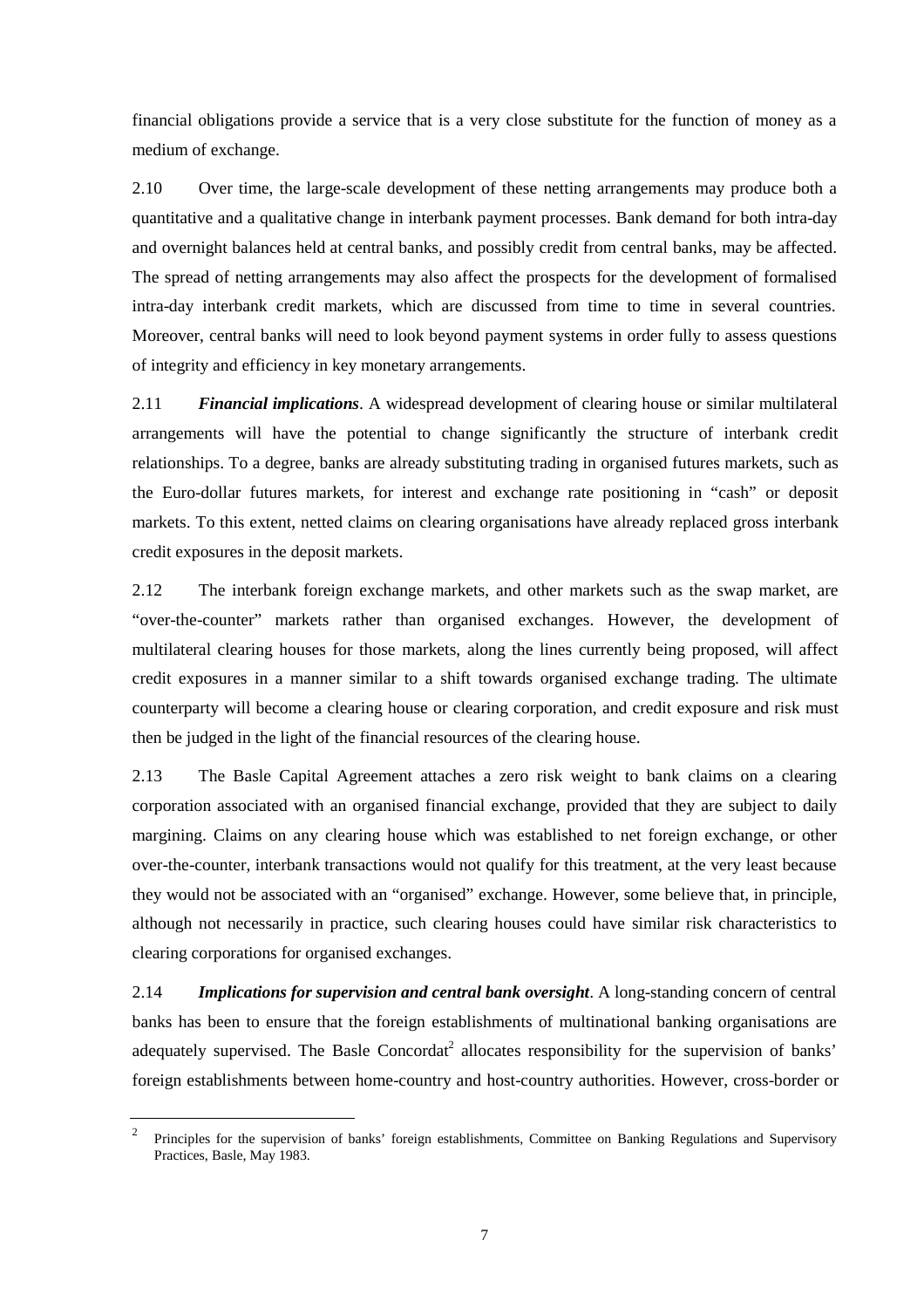offshore multilateral netting arrangements present several complications for the allocation of supervisory responsibility, and indeed they may currently escape supervision or oversight by any authority.

2.15 First, formalised netting arrangements and offshore payment systems are qualitatively different from individual banking organisations. Such arrangements can best be thought of as groupings of individual banks with closely interrelated credit and liquidity risks, and which have common rules and operating procedures. Because of the inherent systemic risks created by the shifting of risks among participants, providers and settlement agents in multilateral systems, it may be necessary to consider whether supervisors should examine the credit, liquidity and operational risks at the level of each system as a whole.

2.16 Second, the international sharing of supervisory responsibility for such systems may be problematic. For example, the host-country authorities for an "offshore" system are likely to have important interests in overseeing credit, liquidity and operational risks in respect of the institutions and markets within their jurisdiction. The home supervisors from various countries for the multinational participants in that offshore system will also have interests in any system that affects the solvency and liquidity of institutions they oversee. At the same time, the central bank for the country of issue of any currency cleared on that offshore system will have various monetary or supervisory interests in the efficiency and integrity of the markets which use its currency. In a multi-currency clearing house arrangement there will be more than one relevant "country of issue". Moreover, offshore clearing need not be provided by a banking institution at all, and participants in such arrangements need not be banks. For example, the netting function of a multilateral arrangement could be provided by a communications carrier which may not be based in either the country of the participants or the country of issue of the currency, while, in principle, participants could include both banks and other kinds of financial institutions, or even non-financial companies. The appropriate division and sharing of supervisory responsibilities in such cases will be extremely problematic.

2.17 A further problem for the supervision of clearing house or similar arrangements would be raised in some countries by the overlapping jurisdiction of domestic supervisory authorities. As stated above, such clearing houses are likely to have characteristics that are similar to clearing corporations for organised securities and futures exchanges. Thus, in countries where the authority to supervise banking, securities and futures activities is divided between two, or more, official bodies, jurisdictional questions may arise. In addition, if different supervisory standards or methods are applied by different bodies, then different regulatory solutions in different countries may imply differences in oversight and risk across otherwise similar clearing houses in different countries.

2.18 *Central bank services*. A number of proposals to establish multilateral foreign exchange netting arrangements are in the course of development. Part of these proposals could be that central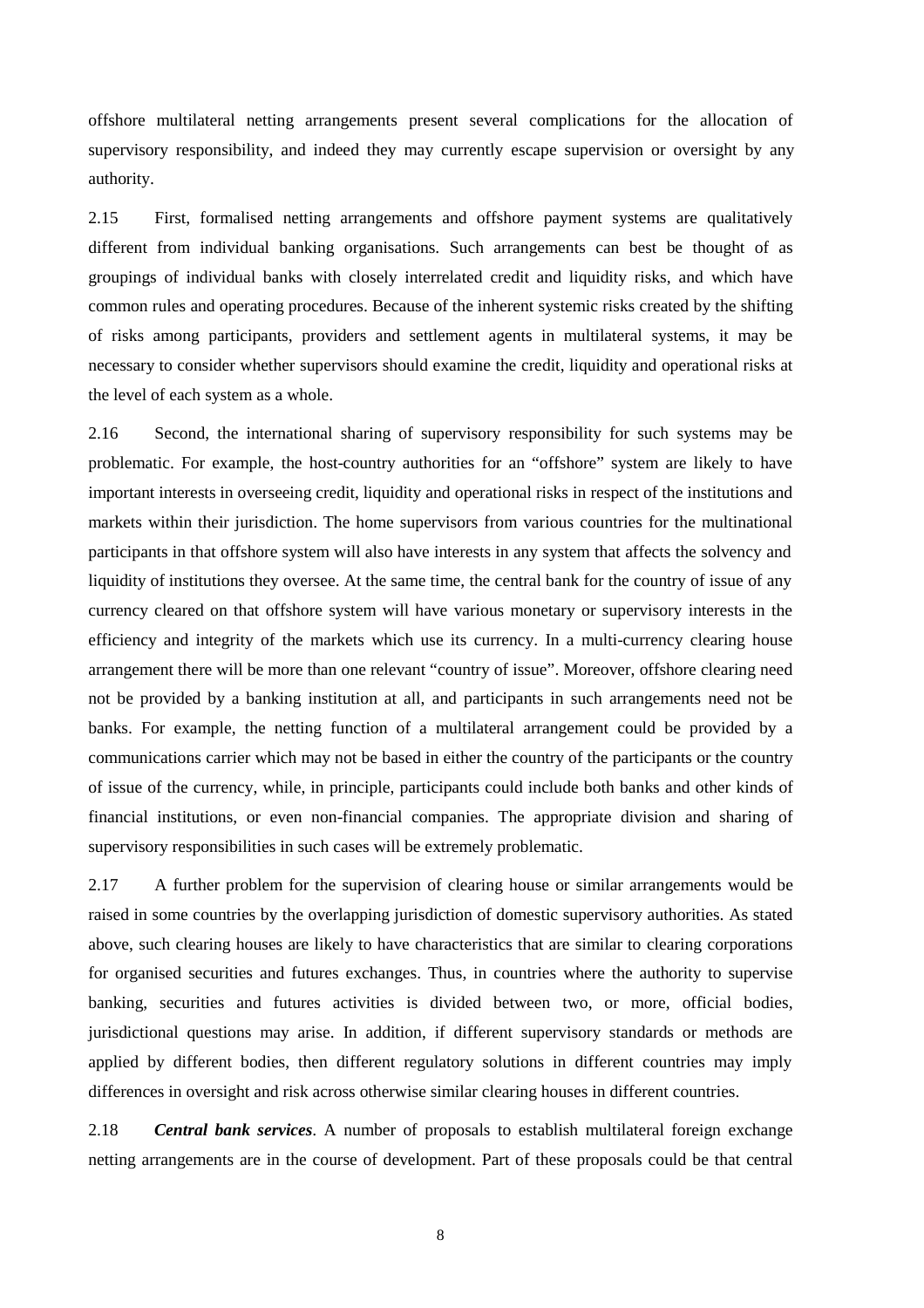banks should provide settlement and other services to facilitate the development and operation of such arrangements. Requests for such services would raise a variety of issues for individual central banks, including, among others, the legal rights of special clearing institutions to obtain services; the legality and propriety of establishing central bank accounts for non-residents; night-time settlements; nighttime funds transfers to accommodate settlements; access to central bank credit; and the use of collateral.

# **3. Types of financial risk**

3.1 Participants in both clearing systems and typical financial markets are exposed to several types of financial risk. First, they bear *credit risk*. This is the risk that a counterparty will not meet an obligation when due, and will never be able to meet that obligation for full value. The bankruptcy of a counterparty is often associated with such difficulties, but there may be other causes as well. In a *payment* netting system, losses from defaults due to the bankruptcy of counterparties can be measured as the principal amount due less recoveries from defaulting parties. Forgone interest can also be an important loss. In an *obligations* netting system, losses from the default of a counterparty would typically be calculated from the replacement costs of one or more contracts that are not settled. If, however, one party to a contract defaults after having received settlement payments from another party, but before making required counter-payments (in the same or another currency), the loss would again be for a principal amount (less recoveries). $3$ 

3.2 Second, participants bear *liquidity risk*. Narrowly defined, this is the risk that clearing, or settlement, payments will not be made when due, even though one or more counterparties do have sufficient assets and net worth ultimately to make them. For example, a temporary inability to convert assets to cash, operational difficulties of various kinds, or the inability of correspondents to perform settlement functions will all create liquidity problems.

3.3 The risk that a party will default on clearing obligations to one or more counterparties is sometimes referred to as *settlement risk*. This risk may contain elements of either credit risk or liquidity risk, or both. The usage of the term "settlement risk" varies considerably, and may also depend on the situation being analysed. For purposes of clarity in this report, the term is not used or discussed further. Instead, the concepts of credit or liquidity risk are employed when one of these is the ultimate financial risk being addressed.

Administrative and similar expenses are usually associated with any defaults.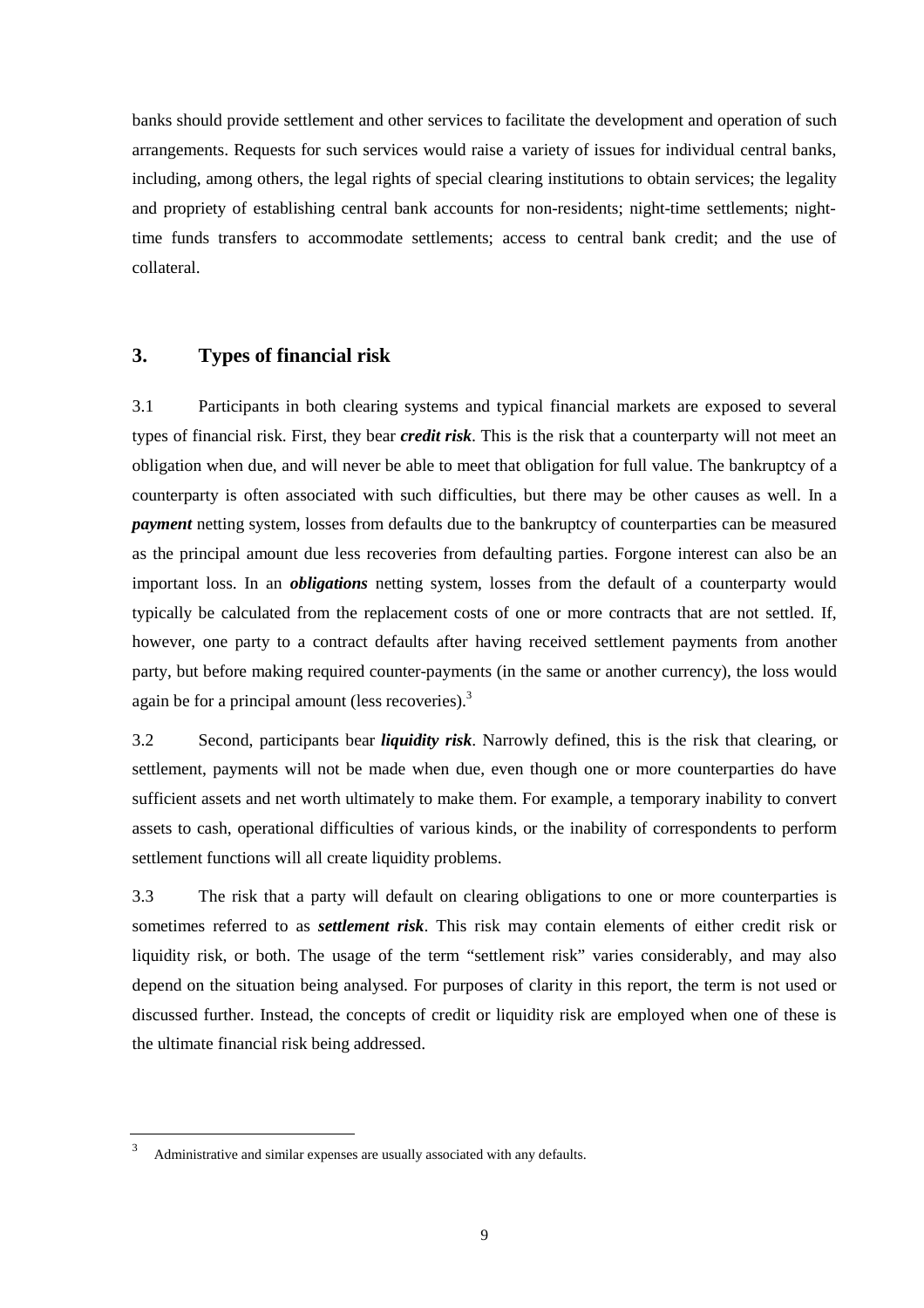3.4 The concept of liquidity risk is usually defined more broadly, with reference to a whole range of obligations that participants in financial markets incur, including payments due within specific clearing systems. The risk is that a financial market participant will have insufficient liquid resources to make *all* its payments on the due date, including its liabilities in a payment system. This notion is useful because it implicitly recognises that liquidity problems in a payment system can add to, or be part of, much larger liquidity difficulties in an economy.

3.5 Third, payment systems and financial markets generally can be subject to *system*, or *systemic*, *risk*. This is the risk that the inability of one participant in a payment system, or in the financial markets, to meet obligations when due will cause other participants to fail to meet their obligations when due. For some analytical purposes it is possible to distinguish "systemic liquidity risk" from "systemic credit risk". Of the various kinds of risk, it is usually systemic risk in some form that is of most concern in assessing the risks associated with payment systems.

# **4. The market for netting arrangements**

4.1 Banks and others enter into netting arrangements in respect of their obligations to pay and receive sums of foreign currencies for at least four separate purposes. The first is to reduce the number of payment messages that have to be exchanged between the counterparties and their correspondent banks in the country of each relevant currency. This lowers message transmission costs, and possibly handling costs, as well as the chance of mistakes by correspondents. It also provides a simple audit and reconciliation trail.

4.2 The second purpose is to reduce both counterparty credit risk and liquidity risk. This can be done by entering into formal agreements resembling, in many respects, a legal "right of set-off" between a banker's liabilities to his counterparty and his claims on that counterparty. A legally enforceable netting scheme will reduce a bank's credit risk on its unsettled foreign currency transactions from a gross amount to a net amount, on either a day-by-day basis or the basis of the total position, depending on the form of netting adopted.

4.3 The third purpose is to reduce the need for intra-day liquidity or credit used to bridge timing gaps between gross payments and gross receipts. The need for such intra-day liquidity can be particularly acute if payments must be sent and received over interbank systems that employ or are subject to binding credit or intra-day overdraft constraints. Netting can also reduce the need to hold liquid clearing balances, on an overnight basis, with foreign correspondents, or at the central bank of the currency in question.

4.4 The final purpose for which a netting scheme might be entered into relates to the implementation of the Basle Capital Agreement. By effecting a binding reduction in its on- or off-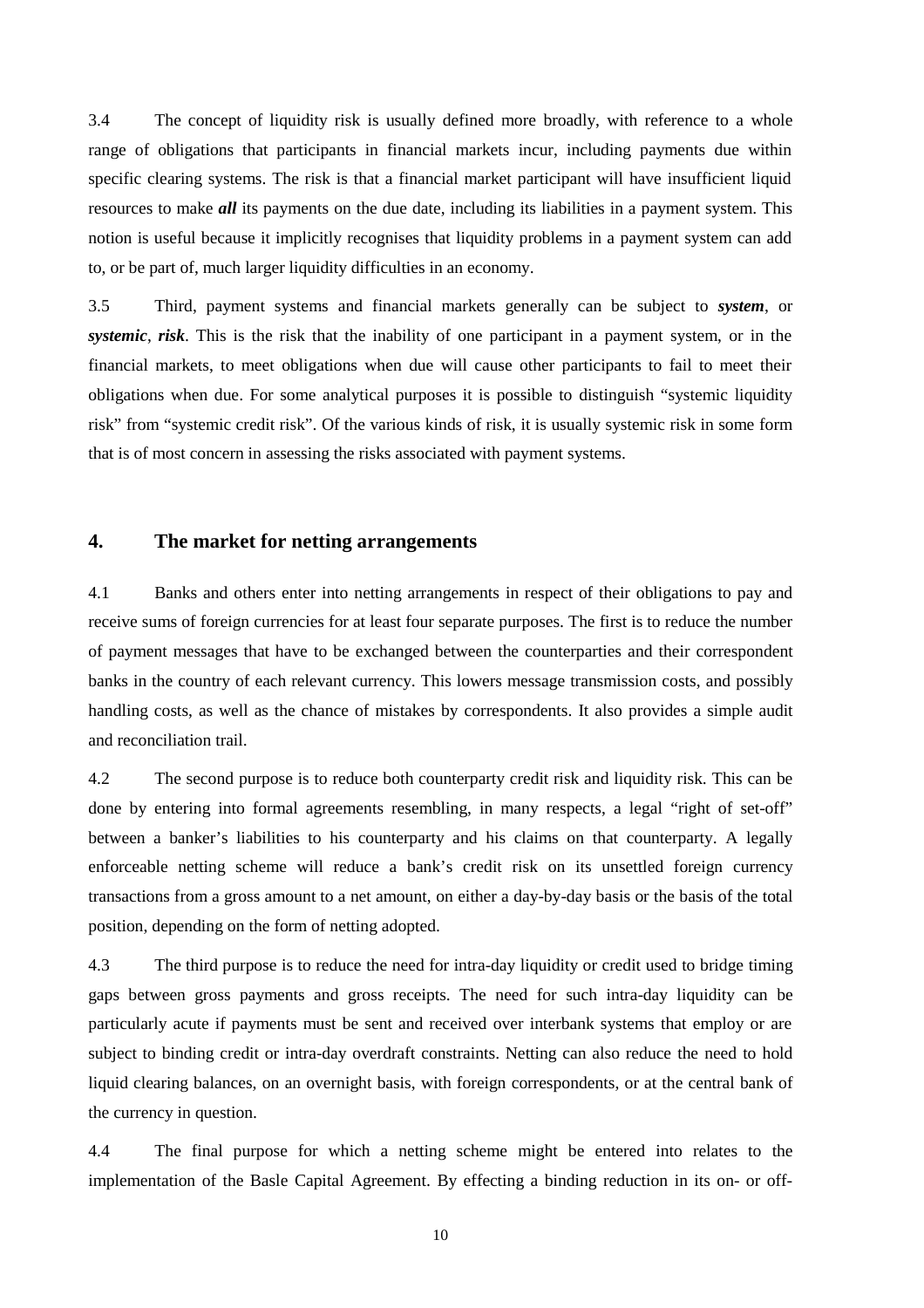balance-sheet assets and/or liabilities, through netting or otherwise, a bank may be able to minimise the amount of free capital required to be allocated to that segment of its business.

4.5 These various demands for netting schemes are being met by an increasing supply. Advances in information technology have made it feasible for interbank networks, computer and telecommunication companies and other suppliers to offer netting facilities on a competitive commercial basis. Automated handling of payment messages, reliable processing systems and timely communications all contribute to a situation where substantial operational benefits can be offered by the suppliers, quite apart from any reductions in credit risk or liquidity risk that can also be obtained.

# **5. Legal forms of netting**

5.1 Several legally distinct forms of netting can be applied to conventional foreign exchange transactions, spot or forward, and to a variety of other financial obligations and payments.4 **"***Position netting*" is a form of offset under which two banks informally arrange to make one net payment between themselves, for each currency and value date for which several amounts are due. (This is also described as "payments netting" or "bulking of payments".) Because there is no change in their contractual obligations, the credit risks between the parties are unchanged, and they remain legally obligated for the gross amounts of their transactions. However, this does reduce the number of settlement messages and the amount of funds needed for routine settlement of their transactions.

5.2 Counterparties may also agree to a binding netting of their bilateral payment obligations. Two banks can recognise that they have various obligations to pay each other sums in a given currency on a single date, and enter into a formal agreement to accept a single net amount, to or from one another, in discharge of those payment obligations. This can be termed legally **"***binding payments netting*". This type of netting does not directly effect a discharge of the underlying foreign exchange contracts or other obligations which have generated the payments being netted, and the parties remain obligated to settle the gross amounts of these obligations.

5.3 **"***Netting by novation***"** provides a means of reducing counterparty credit risk by effecting a discharge of each individual foreign exchange contract, or other obligation, as it is netted. (This can also be referred to as "obligation netting".) Two banks can enter into a formal agreement under which one running net amount will be due between them for each future value date in each currency they trade. This is achieved by netting the second, and each subsequent, deal with the first for that particular date and currency, and thereby effecting a new (novated) contract for the net amounts. This

In addition to the legally distinct concepts involved in these various netting arrangements, their precise form will vary with the laws of the countries in which they are established.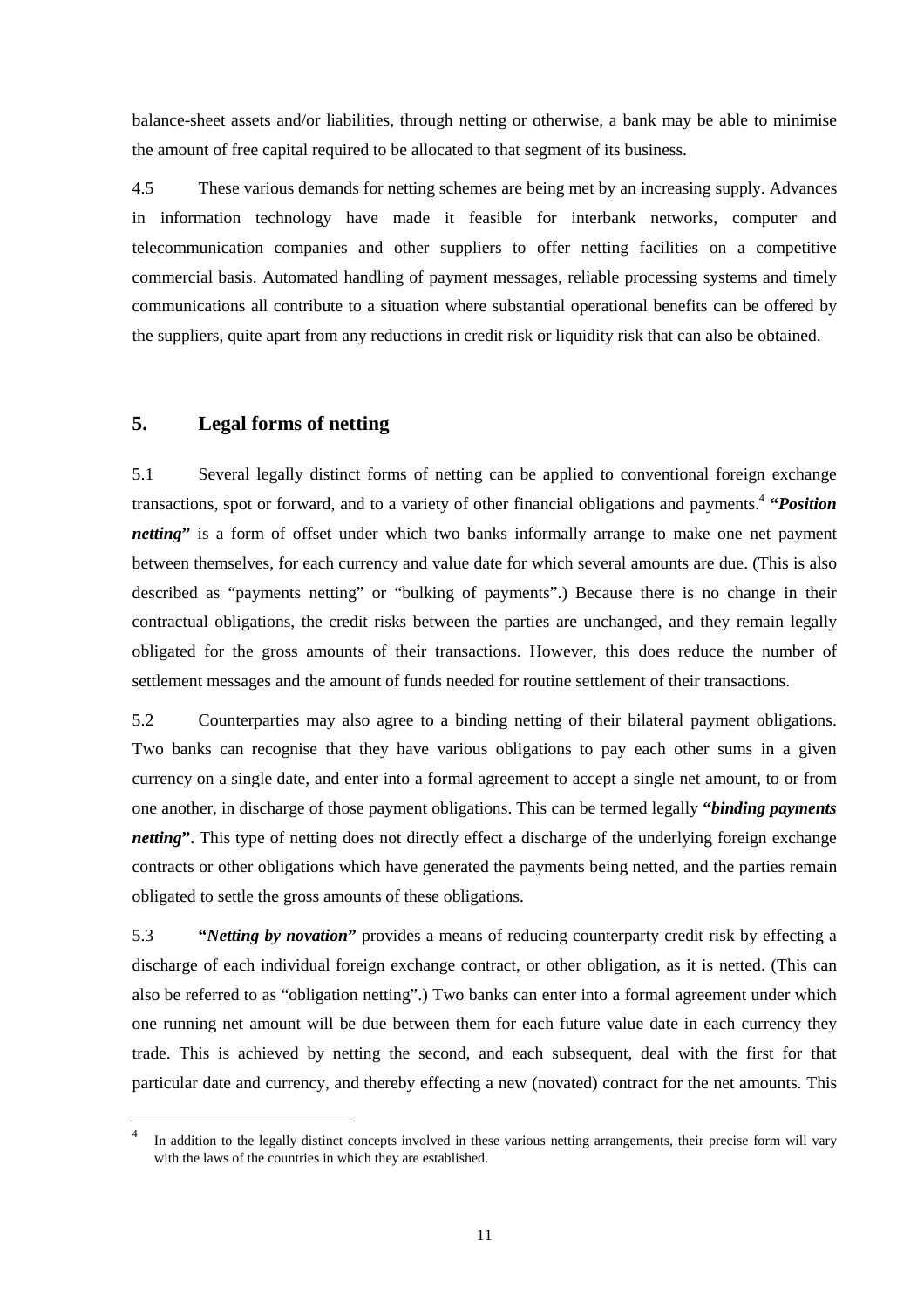novation process may take place automatically within the trading day, on the exchange of confirmations between the two banks: the bilateral agreement can provide that, at the instant the confirmations are matched, the previous contracts shall have been satisfied by means of the novation process and are therefore extinguished and replaced by the novated contract. This process can be repeated an infinite number of times until the cut-off time for a particular settlement date. Then settlement instructions, for the final net amounts, are sent to the participants' correspondent banks in the countries of the currencies concerned.

5.4 Netting by novation aims to satisfy all the purposes described in Section 4 above: in particular, it aims to reduce liquidity risk, on both the counterparty and its correspondent bank, and to reduce counterparty credit risk from a gross to a net basis in respect of each separate forward date. The utility of netting by novation, in terms of reducing these risks, depends entirely on the legal enforceability of the novated net contract having superseded the original gross contracts so that they cannot be selectively revived by a receiver or liquidator of a counterparty that is closed.

5.5 A bilateral agreement for netting by novation can be drawn up so as to provide that the novated net amounts due on each separate forward date for each currency form a single stream of payments due under the master contract between the two banks. If such an agreement is upheld, any receiver or liquidator of one of those banks will be unable to be selective in terms of the currencies or the payments to be received or made on the individual forward dates.

5.6 Although netting by novation is, in essence, a bilateral mechanism, it can be operated on a multilateral basis within a larger group of banks, but in that case a third party may be employed - for instance, some form of clearing house - to undertake the novated net obligation as counterparty to each participating bank. This process is described as **"***novation and substitution***"**.

5.7 **"***Netting by close-out***"** relates to the treatment of future obligations between two banks when a defined event of default, such as the appointment of a receiver or liquidator, occurs. Two banks can enter into a formal bilateral agreement stipulating that, if a close-out event occurs, the present value of all future amounts due between them will be calculated to provide amounts due that day, and then be recalculated into a base currency to produce one single payment due to or from the closed bank, which the receiver or liquidator is obliged to honour, so as to satisfy all the outstanding obligations between the two banks.<sup>5</sup> Close-out can apply either to gross liabilities and claims arising under the original contracts between the two banks, or to their novated net liabilities and claims, in the event that they both also participate in an agreement to net by novation. Close-out provisions can be found in both bilateral and multilateral netting arrangements.

<sup>5</sup> It is the obligation to make this payment that, in essence, distinguishes a close-out agreement from the "single stream of payments" concept described in paragraph 5.5.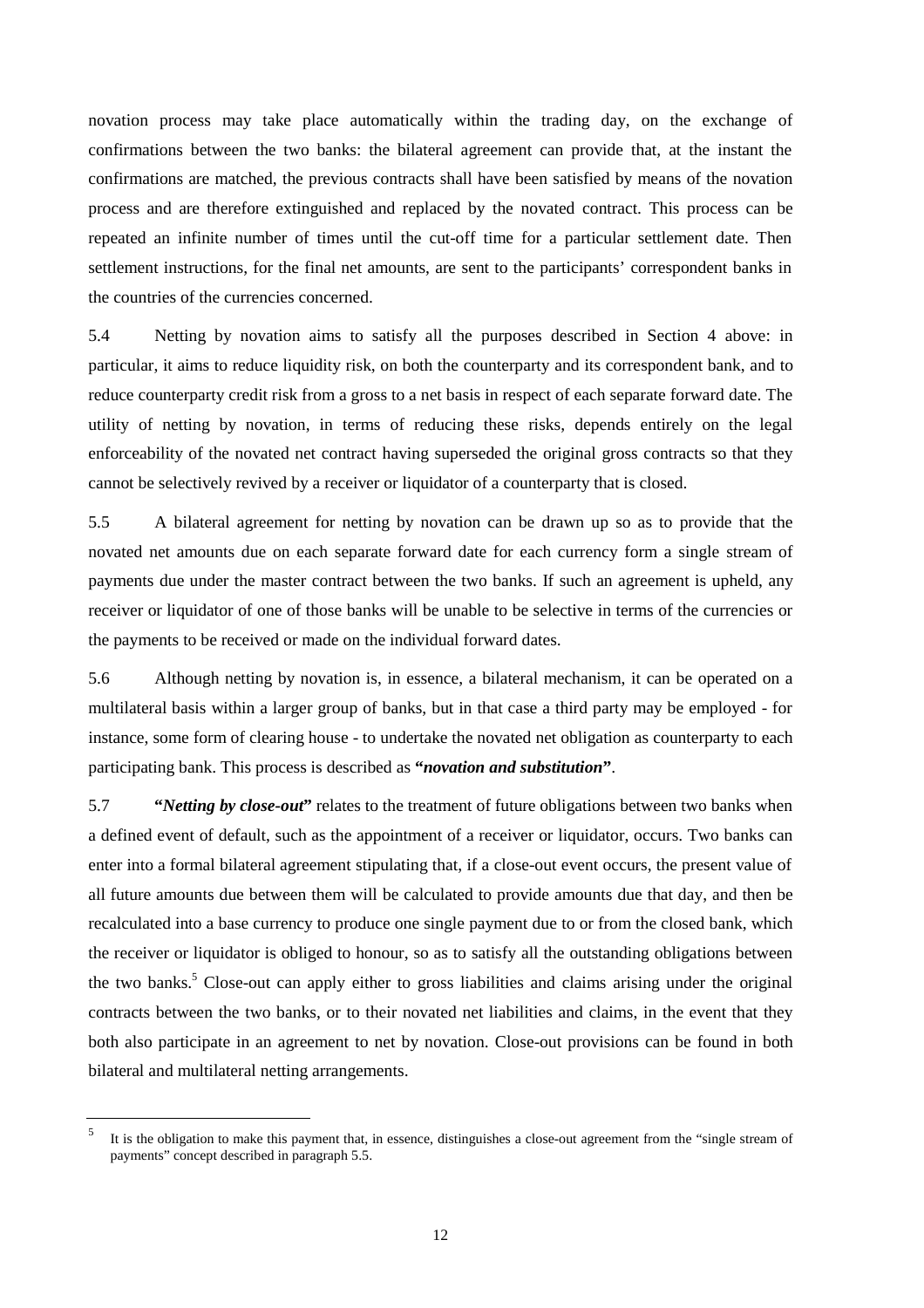5.8 Since netting by close-out only operates upon the occurrence of a defined event, it can have no impact upon the number of payment messages passing between the participating banks and their correspondents in their normal trading relationships. Equally, it has no impact on liquidity risk or credit risk in respect of the counterparty's correspondent bank for the currency in question; nor on any intra-day timing difficulties which might affect the normal settlement process.

5.9 In addition to netting under contractual arrangements, parties may enjoy *legal rights of set-off* vis-à-vis immediate counterparties to defined financial obligations. These rights come into play in calculating amounts due between parties in the event of default, typically including bankruptcy, and have the effect, if applicable, of netting amounts due on eligible obligations. The existence and enforceability of these rights, however, are subject to a significant degree of uncertainty, since they are typically determined under local law, through litigation, bankruptcy and other legal proceedings. In addition, the existence and scope of such rights will vary from country to country. Thus, although rights of set-off have the potential to reduce certain gross credit exposures between counterparties to net amounts, the dependence on such rights is likely to be subject to greater uncertainty, and therefore credit risk, than dependence on legally enforceable netting contracts.

### **6. The institutional forms of netting studied, and their risks**

6.1 The Working Party studied a number of existing and proposed interbank netting arrangements for both foreign exchange obligations and currency payments. Consistent with the legal forms of netting discussed above, the risk characteristics of the arrangements studied can be divided into four distinct institutional forms, or types, which differ with respect to their bilateral or multilateral nature, the legal character of the net amounts due, and the existence of a central counterparty. These forms are: bilateral position netting, bilateral netting by novation, multilateral position netting, and multilateral netting by novation and substitution. Interbank communications systems can be considered as constituting an institutional arrangement that is either separate from the netting process, or a part of the netting process.

6.2 An additional arrangement, which could be called "no netting", provides a benchmark against which to assess credit and liquidity risks of the various netting systems. In the case of no netting, it is assumed that gross obligations remain outstanding until they are due and discharged by settlement. The *same* assumption is made with respect to both foreign exchange obligations and payments.<sup>6</sup>

<sup>6</sup> Some would argue that the case of "no netting" for payment instructions is the situation in which instantaneous settlement and discharge of payments is possible over interbank payments systems operated by central banks, and for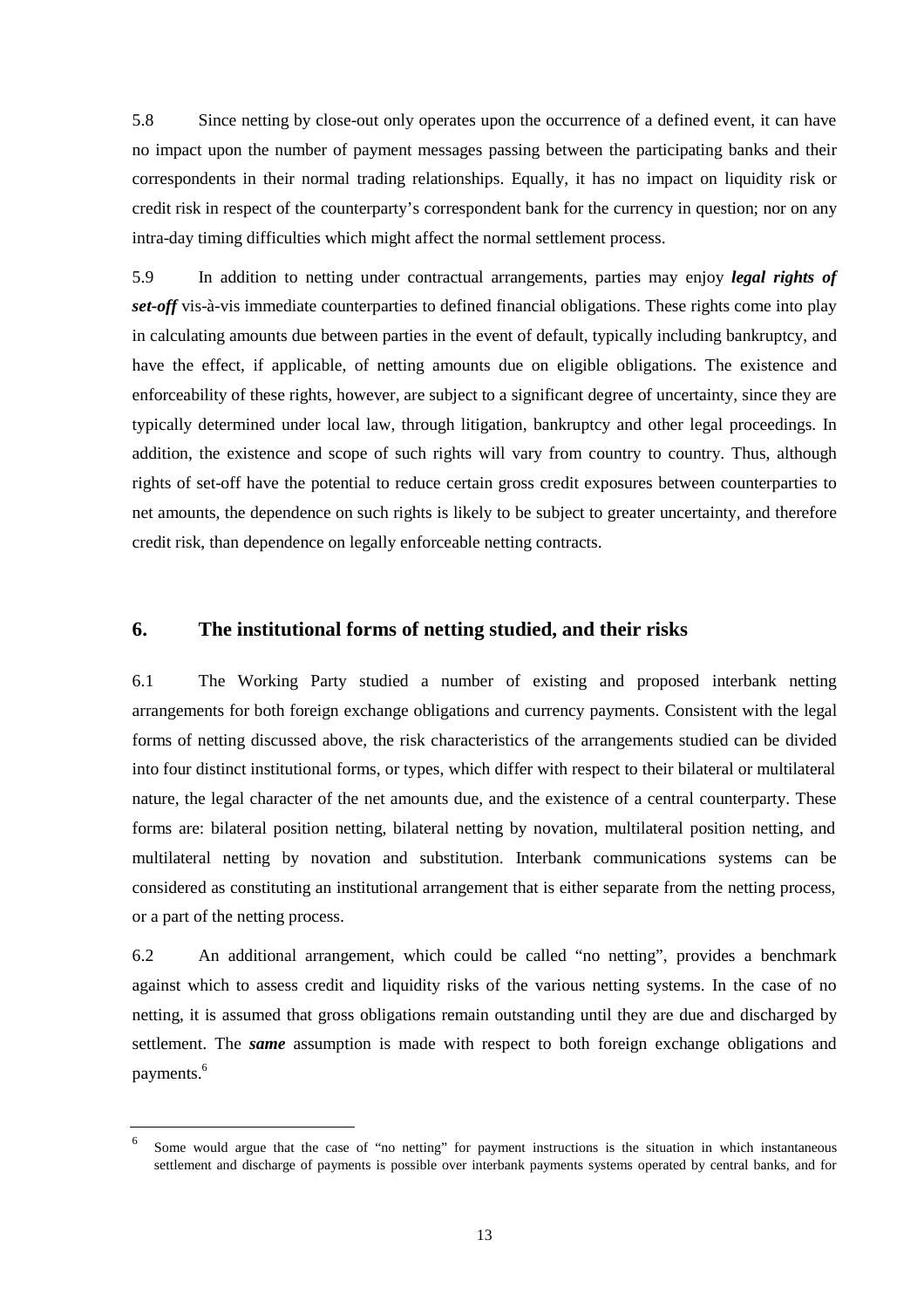6.3 Various informal foreign exchange netting arrangements have traditionally been employed in certain financial centres. These arrangements, which have usually resulted from efforts to reduce the numbers of payments to be made between counterparties, have included *bilateral position netting*. For example, on the value date of a group of foreign exchange contracts, pairs of counterparty banks may calculate net amounts due to each other, and settle the contracts bilaterally with payments for net amounts. The legal implications of these arrangements, however, have typically been unclear, so there is considerable uncertainty about legal liability to pay gross or net amounts in the event of a counterparty experiencing financial difficulties. A widely held assumption is that parties remain responsible for gross amounts in the event of such difficulties.

6.4 Position netting can provide economic efficiencies relative to arrangements involving no netting for pairs of counterparties that exchange sizable numbers of obligations, including payments. Settling net positions clearly reduces the number of settlement payments to be made between counterparties, and thus may reduce costs if the price of the netting service does not overwhelm savings from reduced numbers of payments. There may be other efficiencies. For example, reduced numbers of payments, reductions in errors, and stricter adherence to settlement deadlines may all produce savings by reducing the need to maintain costly balances, or obtain credit, to meet settlement obligations.

6.5 In theory, credit risks are unchanged by position netting relative to the case of no netting since the gross obligations underlying the netted amount are not extinguished. Any netting of gross obligations under local laws of set-off would seem to be equally applicable to the cases of no netting and position netting, although no legal analysis has been seen to this effect.

6.6 In practice, there is a danger that netted amounts will be treated as if they represented the actual credit exposure between pairs of counterparties for the purposes of establishing dealing and other credit lines. If this is done, counterparties run the risk of having very large gross exposures, even though net exposures appear to be within prudent bounds. Credit risk for the financial system as a whole could also increase as a consequence.

6.7 Under normal conditions liquidity risk is clearly reduced for counterparties through position netting. This is because the netting calculation allows settlement payments due from a counterparty to be used to offset, or settle, payments due to the counterparty. This contrasts with the case of no netting in which individual settlement payments must be exchanged for a large number of gross obligations, and various kinds of delays and disruptions in making any of the settlement payments can adversely

some purposes this is a useful assumption. In this report, however, it is assumed that gross payments and netted payments are to be settled at the same time. This assumption allows the report to focus on the effects of netting *per se* on risk, holding constant the time of settlement and discharge. Reducing the time until discharge of an unsettled payment would normally be expected to reduce the intemporal credit risk arising from the unsettled payment itself.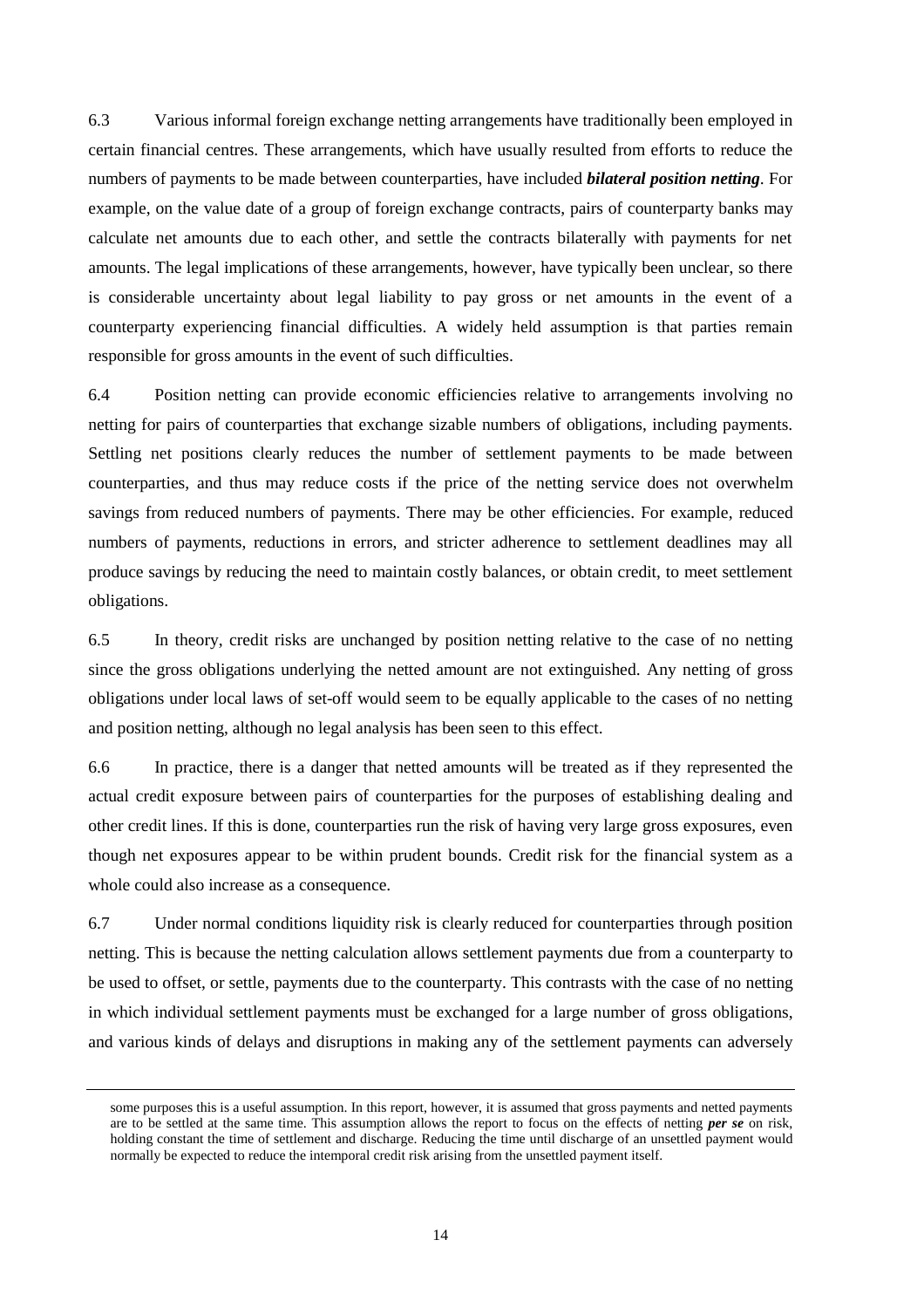affect the liquidity position of a counterparty. Moreover, the interruption of these planned settlement payments can affect directly the liquidity position of correspondent banks, and indirectly the position of third parties. It must be emphasised that these liquidity risks are usually managed adequately in the money and credit markets, although at a price to those involved that may make netting financially attractive.

6.8 Services offering *bilateral netting by novation* may be limited to the provision of model netting contracts, or may also provide communications links and accounting facilities that allow participants to match and confirm transactions and to record novated net amounts.

6.9 Arrangements employing bilateral netting by novation appear to offer similar efficiencies to bilateral position netting, although the costs of developing and negotiating the netting arrangements are not inconsiderable. Beyond these narrow efficiencies, arrangements for bilateral netting by novation can provide significant reductions in credit risk compared with position netting or no netting. Credit exposure may be reduced from a gross to a net amount. Future amounts due from a counterparty in a variety of currencies may be reduced to a "single stream of net payments" in one currency, or in some cases, as in those triggering close-out provisions, to a single net amount due in one currency. (The "single stream of payments" and close-out concepts are discussed briefly in paragraphs 5.5 and 5.7 above.)<sup>7</sup> The accomplishment of this reduction in exposure, however, depends entirely on the legal enforceability of the novated net contract as having superseded the original gross contracts so that they cannot be selectively revived by a receiver of a closed counterparty. Netting by novation also generally reduces liquidity risk, compared with bilateral position netting, since net amounts due cannot be "unwound" into individual obligations on a gross basis.

6.10 Vendor-provided *proprietary communications systems or networks* can be used to facilitate netting between subscribers to the network. A number of large correspondent banks maintain their own networks and offer services to their bank customers. There are also important co-operative and non-bank-run systems for international interbank communications. These networks could easily offer to tabulate gross and net amounts due between pairs of subscribers, for relevant currencies and value dates, with this information being provided to the subscribers so as to facilitate reconciliations and bilateral net settlements; these facilities could also be supplied on a multilateral basis.

6.11 These networks may not themselves formalise any netting arrangements. They may, however, offer participants a strong operational and commercial incentive to adopt bilateral position netting, possibly without a full understanding of the underlying issues, as discussed in paragraphs 6.3 to 6.7 above.

<sup>7</sup> The reduction in counterparty credit risk should not be regarded as coming at the expense of other creditors to a particular institution, as long as parties intend to deal with each other on a net basis and this is well known in financial markets.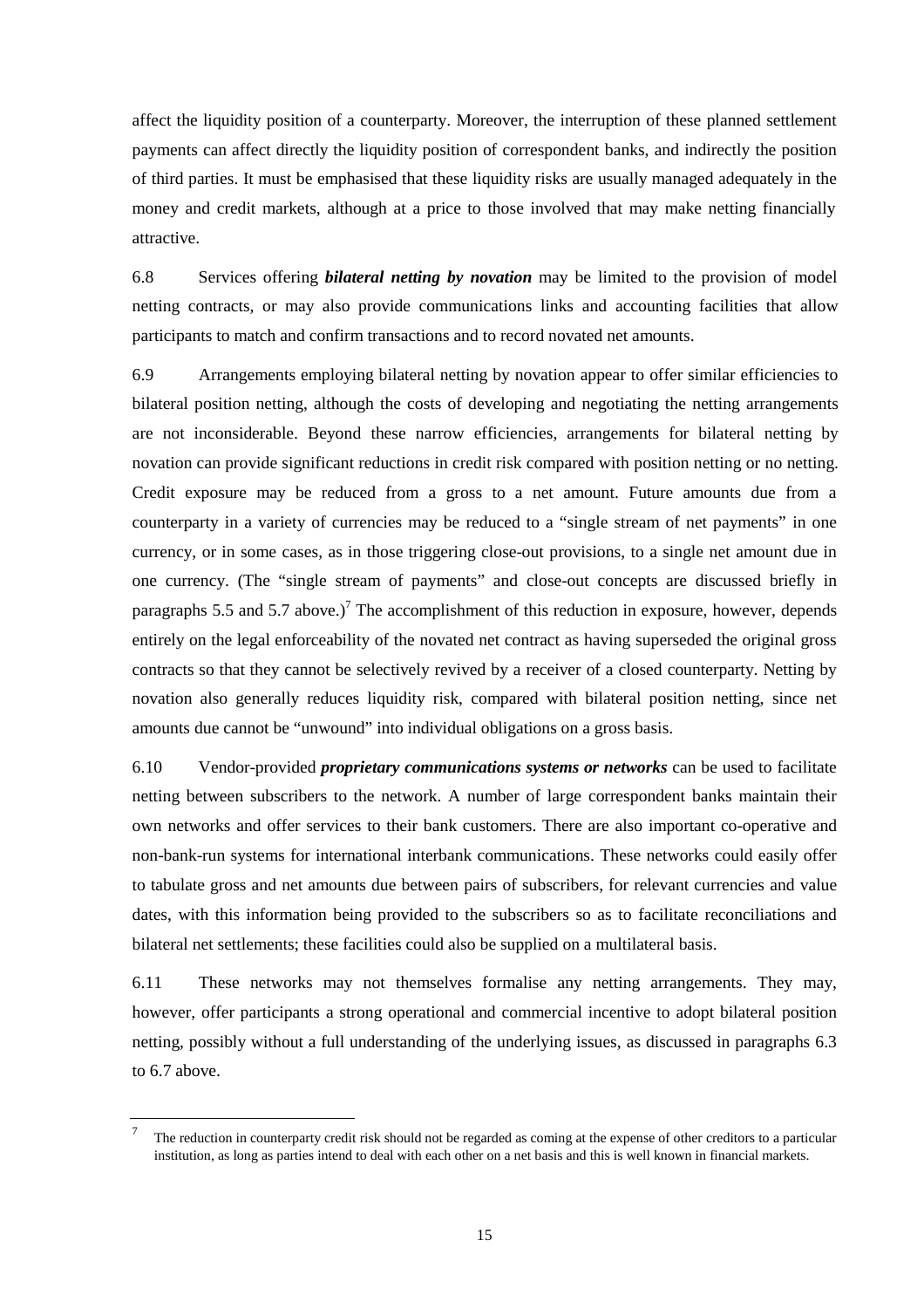6.12 Another form of netting is that for *multilateral position netting*. This is typically found in a multilateral system, with special communications and accounting arrangements. "Clearing accounts" may be provided to participants by a clearing or settlement agent, who may hold balances for or provide credit to the participants, in order to facilitate settlements. The employment of a single central clearing account is also a logical possibility, as are other arrangements for accommodating settlements. The essence of multilateral netting is that net amounts due to or due from each participant vis-à-vis the clearing group as a whole, for value on a given day, are calculated and then settled by transfers of monetary balances from net debtors to net creditors. However, as in the bilateral case, the settlement liability of participants is not limited to net amounts when the group undertakes multilateral position netting.

6.13 If insoluble settlement difficulties arise because a net debtor bank cannot fund its outpayments, the rules of the system often require or permit the "unwinding" of payments to and from the participant(s) having difficulties, in order to arrive at multilateral net positions for the remaining participants that can ultimately be settled on the working day following the originally scheduled settlement. It is because of this possibility of "unwinding" that such a system has typically to be considered an arrangement for multilateral position netting. Moreover, in such circumstances, the status of gross payment instructions and net positions under various relevant national laws is not entirely clear.

6.14 In the abstract case of multilateral position netting, all gross financial obligations (such as foreign exchange contracts) or payment instructions remain outstanding until settlement is final. The calculation of multilateral positions serves only to advise participants of what is due from or due to the clearing group as a whole. From one perspective, the credit risk in multilateral position netting is the same as in the case of no netting, since all gross obligations remain outstanding. From another perspective, however, there are strong operational and commercial pressures for participants in such multilateral systems to begin to act as if their bilateral net positions, or even their multilateral net positions, were the measure of their credit exposure *even though this would not be the case*. Such unfounded reliance has the potential to increase the true credit risk borne by an individual participant, as well as the credit risks borne by others in the payment system and in the financial markets generally, and therefore may increase systemic risk.

6.15 Liquidity risk is an especially difficult problem in multilateral position netting systems. The manner of calculating each participant's multilateral net settlement obligation shows why this is so. The basic calculation for a given participant starts with the bilateral net amounts due to or due from each other participant. These bilateral positions, positive or negative, are then netted to produce a single multilateral net amount due to or due from the group. If one participant is unable to settle its position, these systems typically provide for the recalculation of multilateral positions, through an unwinding of payments or obligations. When this is done, bilateral "net credits" due from a defaulting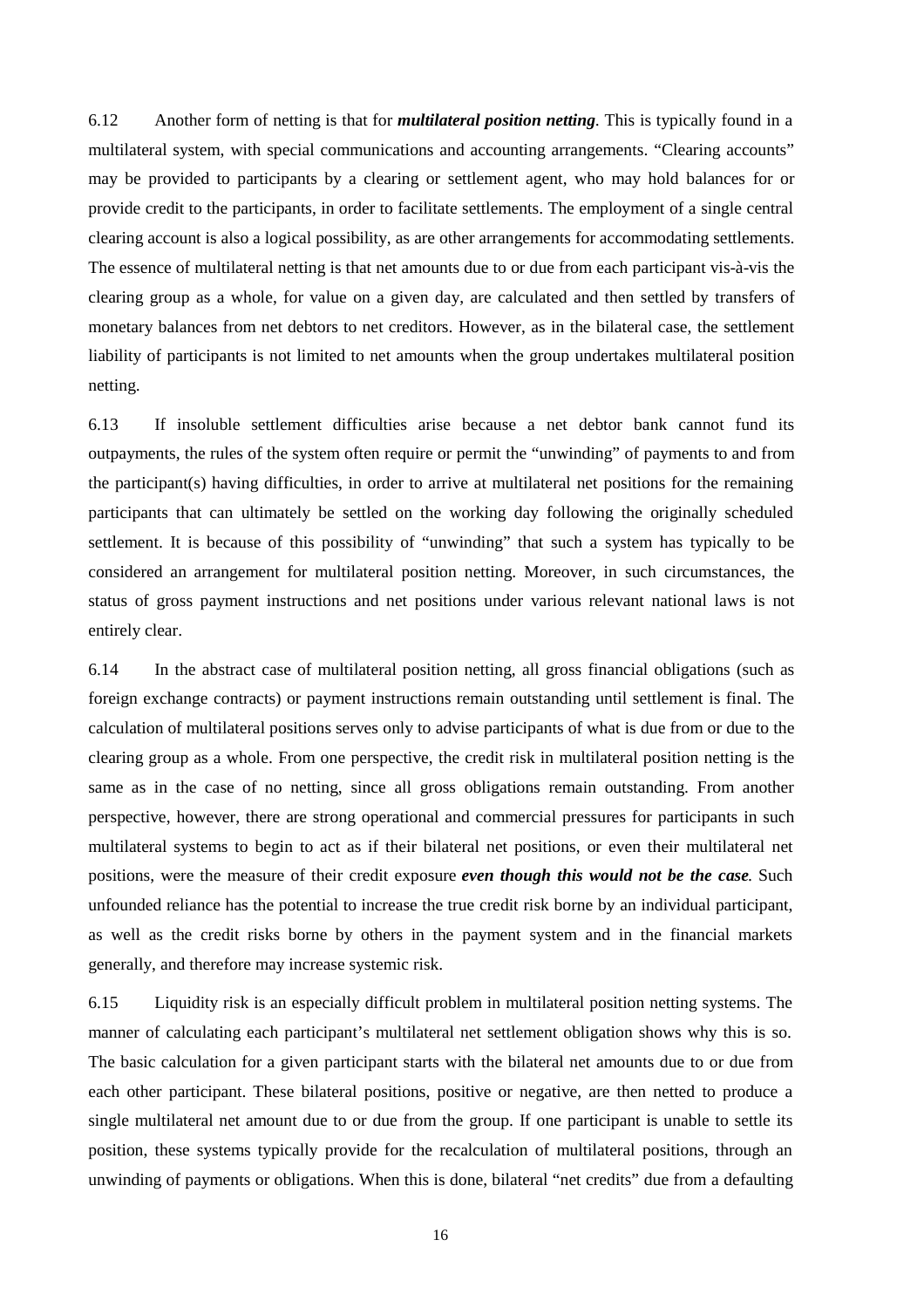participant to others are no longer available to offset bilateral "net debit" positions in the multilateral netting. Those who were due funds on net from a defaulting participant are likely to find that their multilateral net settlement obligation, and thus their need for liquid funds, has increased dramatically. This in turn may seriously affect the financial position of these participants. Thus the liquidity risks for participants in multilateral position netting systems can be significant in the event of defaults.

6.16 More general liquidity problems may also arise, most likely as a result of operational difficulties. For example, the institution which acts as the "settlement agent" for a multilateral position netting system may be unwilling or unable to initiate the daily settlement payments to the net creditor participants until it has received all the amounts due from the net debtor participants. Any delay in effecting payment by a single net debtor could lead to problems for all net creditors, possibly affecting their settlements due in other markets or systems.

6.17 Systemic liquidity risk can be particularly significant in the event of defaults. As noted above, after the recalculation of multilateral net positions, each (remaining) participant may owe more or receive less. Participants in the payment or netting system that have not even dealt with a defaulting participant may have an increase in liquidity needs if participants with whom they have dealt face liquidity strains as a result of a settlement failure. Moreover, with certain clearing arrangements there are potential cross-market liquidity effects. Either greater payments or smaller receipts resulting from a recalculated settlement can absorb liquid funds needed for settlements in other currencies or markets in the same time zone, or possibly in later time zones. All of these types of effects give rise to concerns about economic "externalities" in multilateral systems, that is, effects on "third parties", within or without multilateral arrangements, that may have their financial position unexpectedly altered by a default even though they have had only limited dealings, or indeed no dealings at all, with a defaulting institution.

6.18 An example of *multilateral netting by novation and substitution* would, for the purpose of discussion, be provided by a hypothetical foreign exchange clearing house or clearing corporation. National clearing houses might be established that would permit participants to achieve a legally effective multilateral netting of all their foreign exchange contracts with other participants. For a contract submitted by a pair of participants, the clearing house would be substituted as the counterparty to each, and the obligations between the participants would be discharged. Further, the clearing house would maintain a running novated net position for relevant currencies and value dates vis-à-vis each participant. This process would result, for a given set of contracts to be netted, in a pattern of net amounts due to the clearing house from each participant, or vice versa, that are equivalent to the multilateral net position of each participant vis-à-vis the netting group as a whole.

6.19 The clearing house, as a central counterparty, would explicitly take both credit and liquidity risk. At the same time, members would have counterparty credit and liquidity risk with respect to the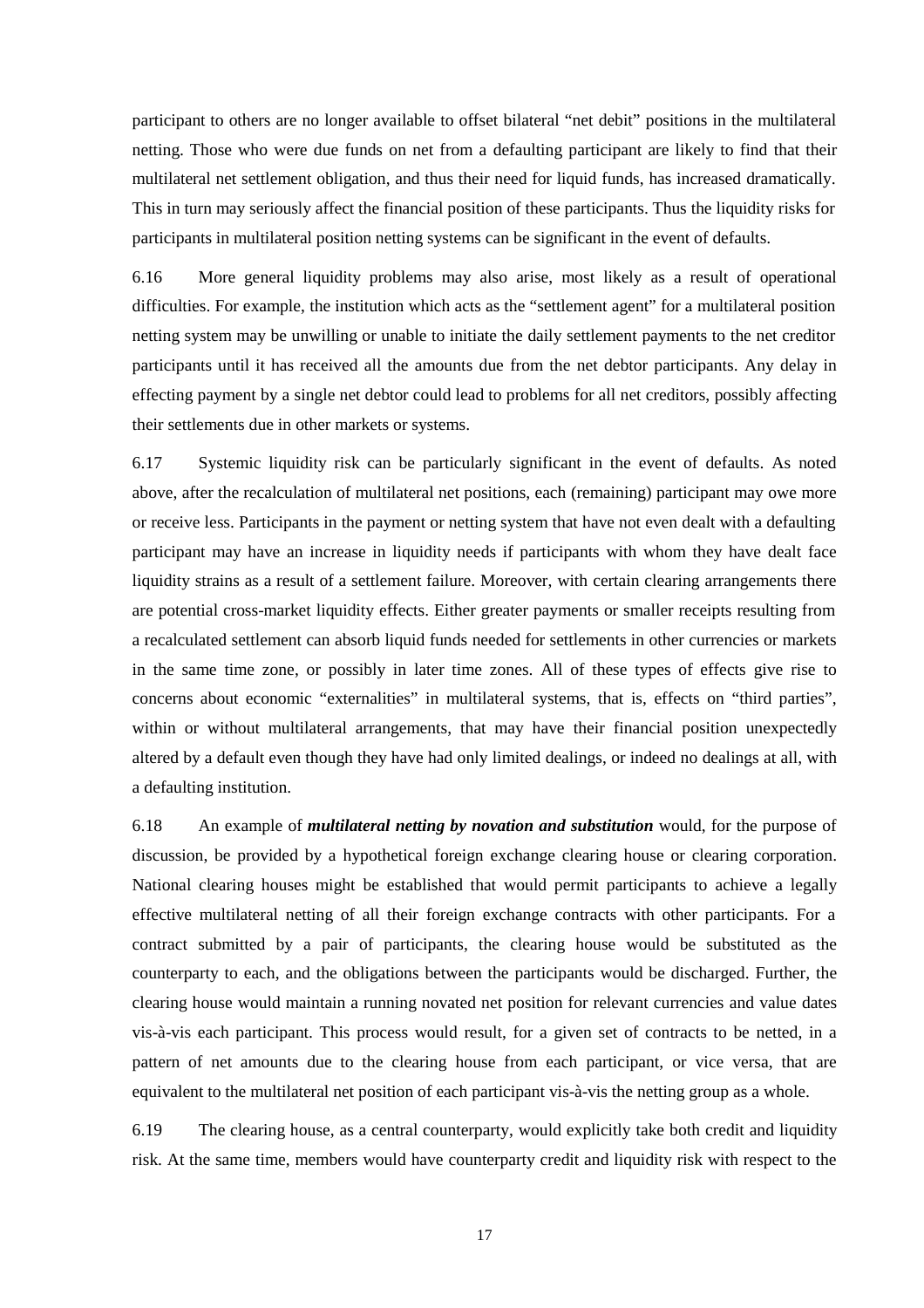clearing house, not to their trade counterparties. Thus the clearing house would have to manage its credit exposure to each participating counterparty as well as liquidity risks associated with settlements. To facilitate risk management, the obligations of individual participants might be collateralised, so that the clearing house might be able to reject contracts submitted for netting if insufficient collateral had been posted. Margin calls could also be a possibility. The size of collateral requirements and the basis for their calculation across currencies, the sharing of risks in the event defaults exceed posted collateral, and the eligibility criteria for collateral would all need to be worked out. The procedures for multi-currency settlements would also require careful attention.

6.20 The key to reductions in credit risks in clearing house arrangements, relative to arrangements with no netting or with bilateral netting by novation, would be the set of agreements covering the multilateral netting by novation and substitution. If these agreements were invalid, then resulting credit risks could he even larger than in cases of no netting, since participants might not know, and might thus be unable to control, their ultimate exposures.

6.21 Assuming the legal enforceability of the multilateral arrangements, there could be reductions in credit risk compared to a system of bilateral netting by novation. The reduction in risk for an individual participant would occur because the multilateral netting would allow bilateral net debit positions, vis-à-vis others, to offset bilateral net credit positions in the same currency, thus reducing net credit exposure. However, for participants without any bilateral net debit positions, credit exposure would be unchanged by the cross-participant netting.

6.22 One of the troubling aspects of clearing house arrangements would be any reliance on collateral to secure net amounts due. The taking of large amounts of high-quality collateral, for example, could reduce the risks of settlement failures to negligible levels, and thus similarly reduce the riskiness of settlement claims on a clearing house. For financial market participants as a whole, however, credit risk would not necessarily be reduced beyond the level implied by the multilateral netting of obligations. Furthermore, reductions in the riskiness of claims on a clearing house could come at the expense of the unsecured creditors of participants. By posting a proportion of its high-quality assets as collateral for clearing house debts, the assets available to a participating bank's unsecured creditors, including its depositors, in the event of its insolvency could be reduced. In ideal circumstances these creditors would react by raising the cost of credit to a participant in order to compensate for any implied increase in risk. However, it is not clear that such market mechanisms would work adequately, particularly if the amounts of collateral posted were not disclosed to creditors; and in any case it could be harder for participants to assess the creditworthiness of the clearing house than that of their individual counterparties in the markets.

6.23 The effect of multilateral netting by novation and substitution on liquidity risk is ambiguous relative to the case of bilateral netting by novation. The net amounts due on a given value date are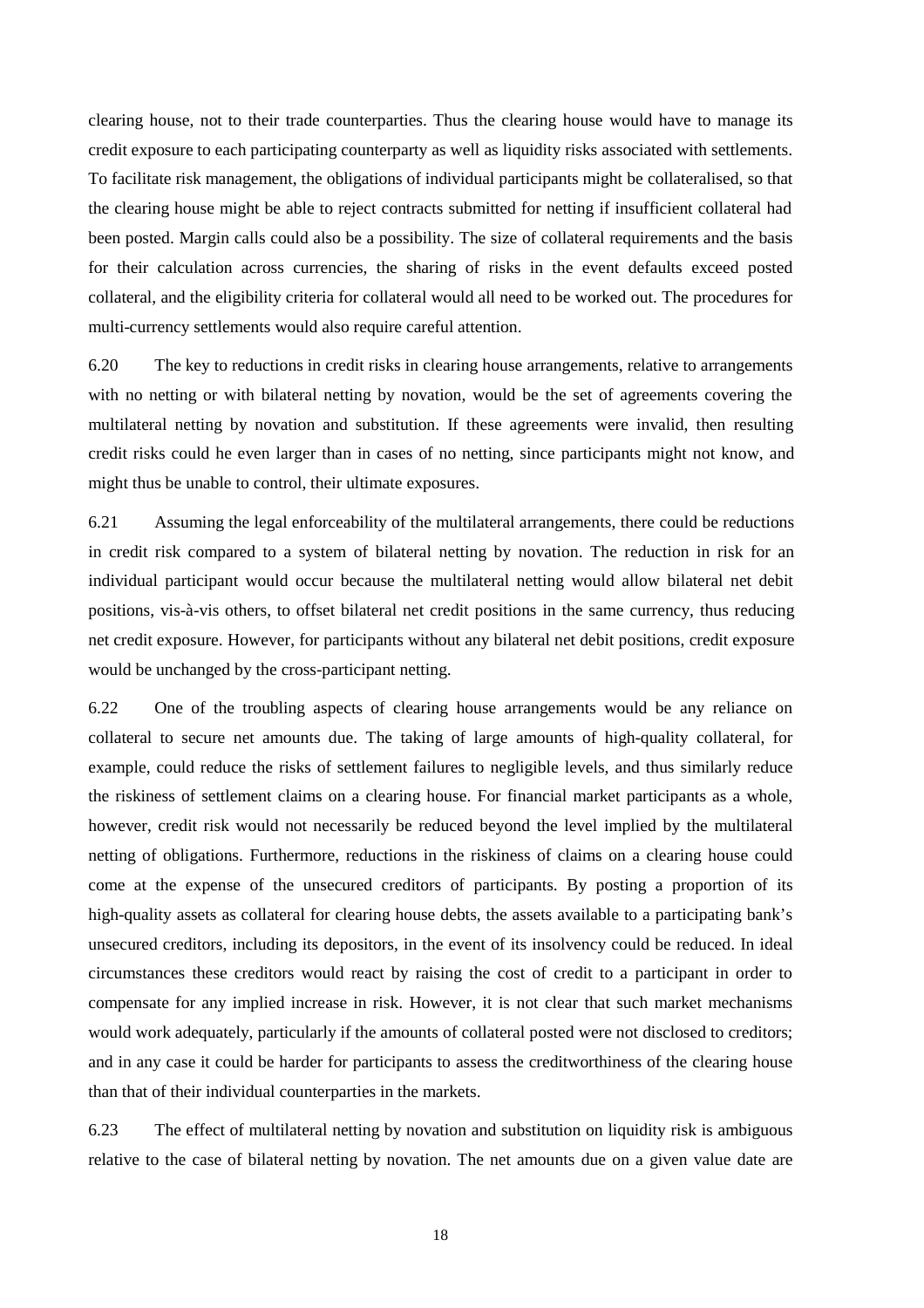reduced, or at most unchanged for some participants, relative to the bilateral netting case. This reduces liquidity risk for individual participants, for the clearing group as a whole, and probably for financial markets generally. On the other hand, clearing house arrangements require a centralisation of settlement payments: all settlement payments are between the clearing house and individual participants. In this case the inability of one participant to settle a position can create shortfalls of cash in one or more currencies that are needed for settlement. The liquidity risk to other participants from such events, even assuming no ultimate credit risks exist, then depends on the ability of the clearing house to raise the cash needed to complete settlements.<sup>8</sup> Thus the multilateral character of a clearing house would provide no assurance that liquidity risks will be less than in the case of bilateral netting by novation. It is conceivable that liquidity risks could actually be greater. Similar conclusions hold with respect to systemic liquidity risk.

6.24 The membership and capital structure of a clearing house would also raise important risk issues. Once a multilateral clearing house had been established, there could be important incentives to expand membership in order to realise greater economies in netting and to lower average unit transaction costs. Increasing membership, however, could lower the average creditworthiness of participants. This, in turn, could affect the credit-standing and liquidity of the clearing house and also the quality of any loss-sharing arrangements among participants. Such developments might lead naturally to the consideration by the clearing house of special risk control mechanisms, in addition to the posting of collateral.

6.25 The amount of capital a clearing house would need to support its obligations is a difficult question, particularly if significant amounts of collateral were pledged to it. This is particularly relevant to the need to mobilise liquidity through its own resources, in order to complete the daily settlement. Because of its role as counterparty to all transactions, the creditworthiness and overall financial strength of a clearing house would have to be high before its use by banks would make sense as a replacement for existing interbank counterparty exposures.

6.26 The more general concern raised by clearing house mechanisms relates to the nature of the clearing house itself. As a financial institution, it would have claims on and liabilities to its participants, but it might perhaps not be a bank, under the laws of its country of incorporation. Indeed, in some countries it might not need to be subject to any form of authorisation or regulation, although its prudent and efficient operation would be crucial to the integrity of the foreign exchange (and possibly other) markets, while in other countries it could be subject to two or more regulators working according to different rules and objectives.

The clearing house might need to borrow on its own account, intra-day or overnight, perhaps under pre-established credit lines; but there could be pressure on the clearing house to use collateral posted by its participants against credit risks to be mobilised for liquidity purposes.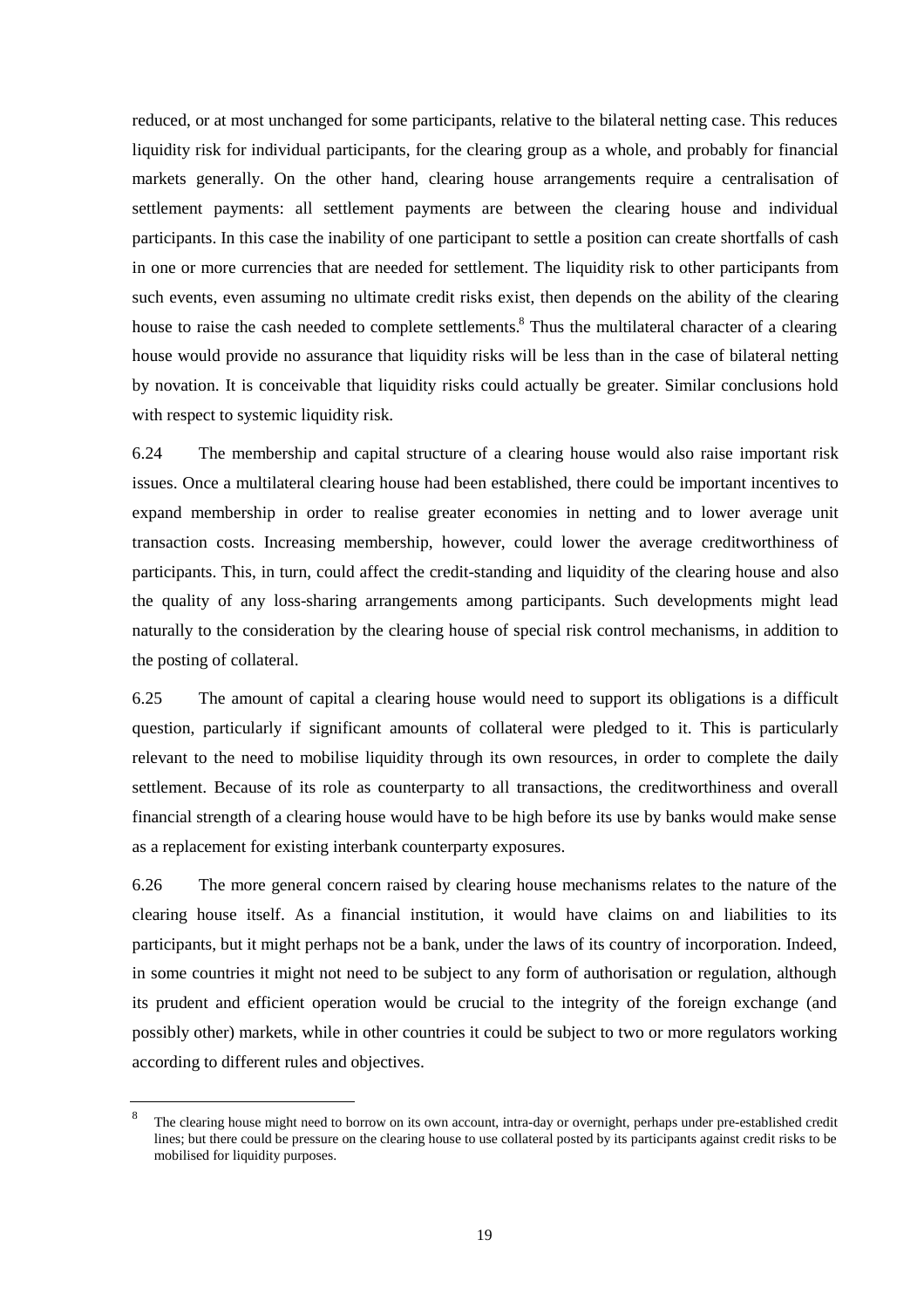6.27 It may be convenient to conclude the discussion of the various netting arrangements by *summarising their respective risk aspects*, while always assuming their legal enforceability. They are compared with the benchmark "no netting" case. For obligations clearing systems (e.g. foreign exchange contract netting) the case of no netting refers to the situation in which gross obligations remain outstanding until they are due and discharged by settlement. For payment systems the case of no netting refers to the situation in which individual (gross) payments remain outstanding until they are settled and discharged.

- (i) Bilateral position netting reduces liquidity risks to counterparties, and perhaps others such as correspondent banks, relative to the case of no netting; but it leaves counterparty credit risk unchanged, or may induce increases in risk if net exposures are treated as if they were true exposures.
- (ii) Bilateral netting by novation reduces both liquidity and credit risks to counterparties, and possibly to the financial system (other things being equal), relative to the case of no netting and to the case of bilateral position netting.
- (iii) Multilateral position netting may reduce liquidity risks relative to the cases of no netting and bilateral netting, under certain circumstances; if significant defaults occur, liquidity risks may be higher; credit risks are the same as, or may be larger than, in the case of no netting; credit risks are greater than in the case of bilateral netting by novation.
- (iv) Multilateral netting by novation and substitution has the potential to reduce liquidity risks more than any other institutional form, but this depends critically on the financial condition of any central counterparty to the netting; if the liquidity of a central counterparty is weak, the liquidity risks of this institutional form may be greater than in the case of bilateral netting by novation; the credit risks of this institutional form are generally less than in other forms that have been considered, subject again to the identity and condition of any central counterparty.

# **7. A global perspective on liquidity risk**

7.1 The establishment of offshore payment clearing arrangements represents an important modification of the post-war configuration in which each country has maintained the major clearing systems for its own currency. The establishment of foreign exchange and other clearing house arrangements would extend the use of institutionalised and centralised netting facilities even further into major interbank markets. Thus there is a need to review the global structure of settlement for offshore payment systems and prospective obligations netting arrangements, and to focus on global problems of liquidity risk. The Payments Group has identified four specific issues for consideration:

- (i) the *impact of netting*, per se, on the liquidity risks of participants, in both bilateral and multilateral arrangements, and of their correspondents;
- (ii) the role of the settlement agent in multilateral systems, and the *allocation of liquidity risks between the settlement agent and the participants*;
- (iii) the *cross-border implications of liquidity risk in offshore clearing arrangements*, particularly the cross-border allocation of risks between the settlement agent and the participants;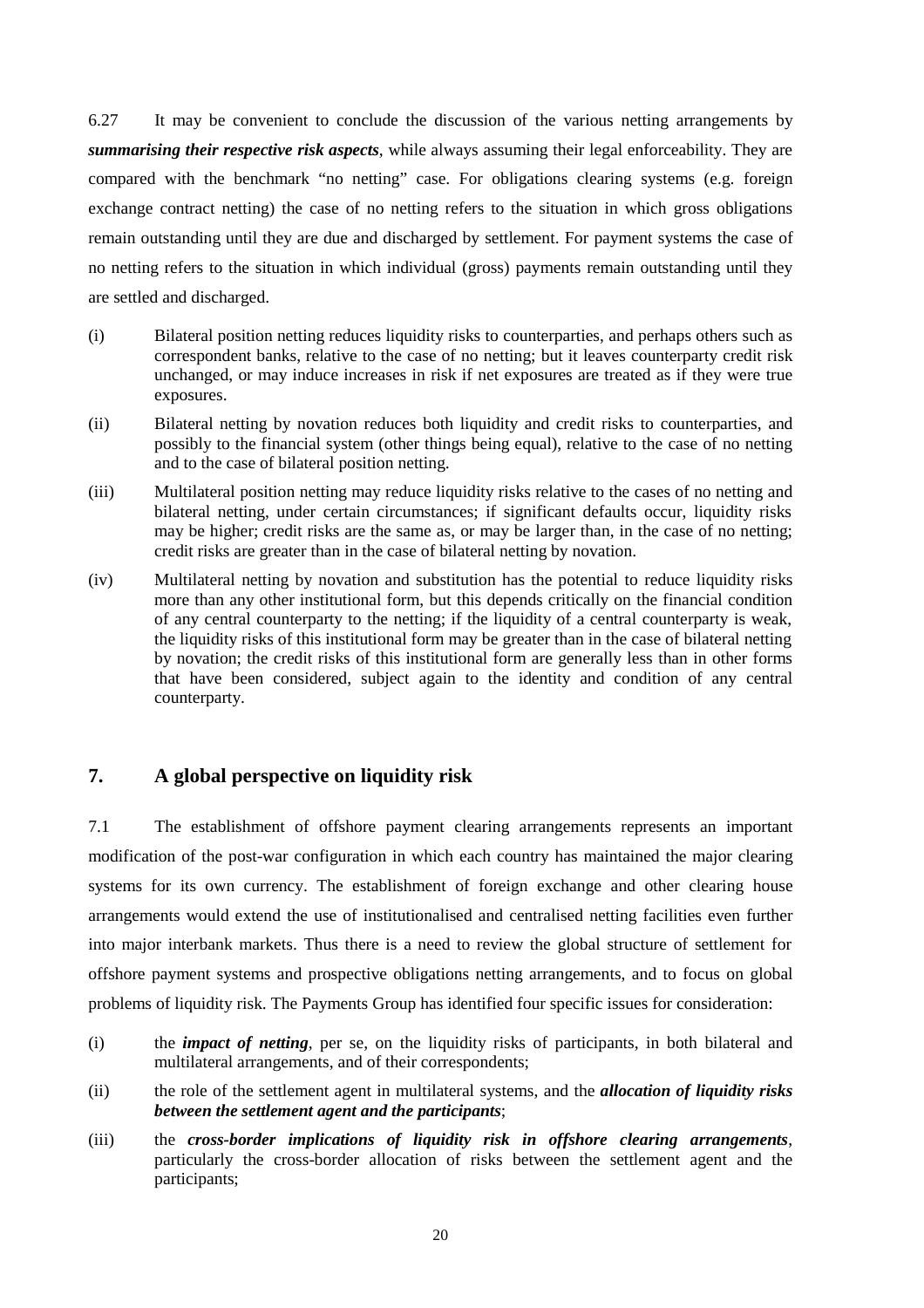### (iv) the *impact of centralised multi-currency clearing house arrangements* on general market liquidity risk.

7.2 The *impact of netting arrangements* is generally to reduce liquidity risks for correspondent banks and others involved in the payment process. However, as noted above, an important distinction must be drawn between netting arrangements based on legally enforceable netting by novation and those based on simple position netting. Both kinds of netting reduce liquidity risks under normal circumstances in which liquidity shortfalls can be successfully managed without "unwinding" payments, or obligations, included in a netting. Liquidity risk is reduced because the amounts due for settlement are reduced through the netting. Only systems of netting by novation, however, work to reduce liquidity risks in circumstances that could otherwise lead to an "unwinding" of netted amounts.<sup>9</sup> In such circumstances an "unwinding" of payments in position netting may have the potential to create greater liquidity problems, and thus greater risks, than clearing arrangements with no netting.

7.3 A more technical analysis of the impact of netting on the cash, or liquidity, position of correspondent banks in *ordinary circumstances* is as follows. Without netting, one correspondent bank may receive payment instructions from customer banks during the day to deliver funds to the account of a second correspondent bank. The second correspondent may likewise receive instructions to deliver funds to the account of the first. In practice, both correspondents are uncertain about the existence, time of arrival and amounts of these offsetting payments, which are sources of risk to their final cash ("liquidity" or "reserve") position each day. Bilateral netting, and to a greater extent multilateral netting, in effect, ensure that offsetting payments are made simultaneously, thus eliminating a source of liquidity risk to the individual correspondent banks.

7.4 A similar analysis holds for pairs or groups of banks that settle payments or obligations directly over interbank payment and settlement systems. Pairs of banks, for example, may know the schedule of payments each owes the other on a given day. However, there may be uncertainty as to the intra-day timing of payments, possibility of errors, likelihood of computer failures, and the like. The effect of netting is to reduce the impact of these sources of risk on the liquidity position of banks, other things being equal. Groups of banks that settle payments or obligations over these interbank systems are in a similar position to the correspondent banks. For the group as a whole there may be significant numbers of offsetting payment instructions. Each individual bank, however, is usually uncertain about the existence, timing and magnitude of these payments. Again, multilateral netting reduces the impact of this uncertainty on the cash positions of banks.

<sup>9</sup> An important caveat is that certain set-off rights under local law may result in some bilateral netting of obligations in events of default, which might reduce somewhat the liquidity risks of gross obligations (see paragraph 5.9 above).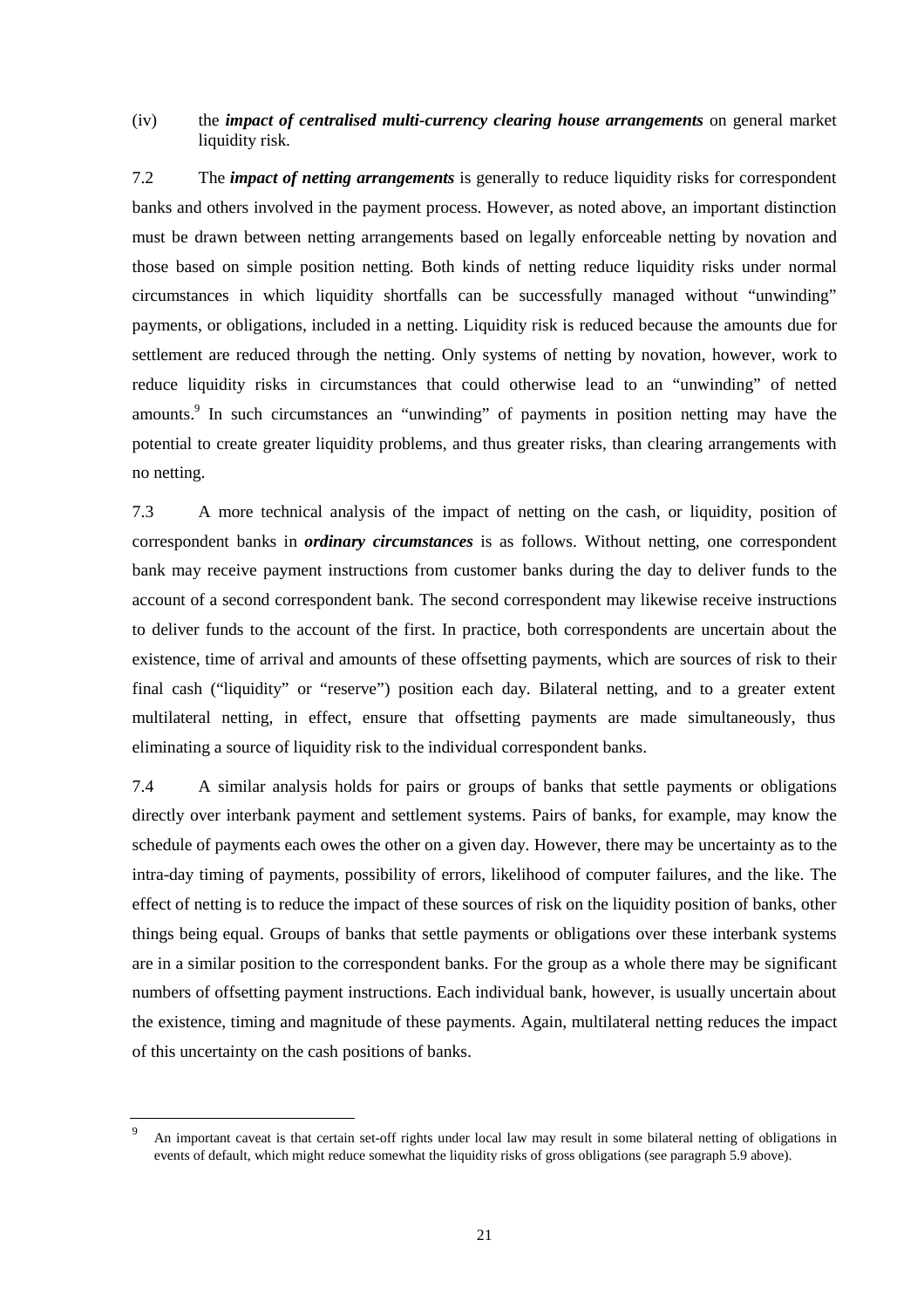7.5 Netting of obligations may be expected to have some long-term monetary implications through effects on variables such as bank demands for cash and credit. Netting reduces the amount of intra-day and overnight central bank balances, central bank credit or private bank credit needed to make the settlement payments for a given set of obligations over the ultimate interbank payment systems in a given country. Reduced uncertainty as to the cash position of banks might also be expected to reduce both the intra-day and overnight demand for cash. In a *global context*, moreover, multi-currency (obligations) netting systems may simultaneously affect bank demands for cash in a number of countries. Such effects, and their ultimate magnitude, however, are extremely difficult to project.

7.6 The *role of a settlement agent* for a multilateral netting arrangement is, at a minimum, to receive settlement payments from net debtors in the netting, or clearing, and to make disbursements to net creditors. A settlement agent may also have other banking functions, such as providing credit to finance settlements and holding collateral to secure settlement obligations. Normally, a settlement agent will also monitor the development of the settlement for operational and financial difficulties. In some respects the settlement agent may become the de facto regulator of a multilateral netting arrangement, particularly if it is responsible for setting the terms of access to the arrangement, and determining the acceptability of individual contracts for netting.

7.7 The *allocation of liquidity risks* between a settlement agent and participants in a multilateral clearing arrangement depends upon the banking functions given to the settlement agent. At one extreme the settlement agent may take no liquidity risk. This, in effect, allocates the liquidity risks of settlement to the participants in the system. At the other extreme a settlement agent could bear all of the liquidity risks of settlement. For example, the "agent" could disburse settlement payments to net creditors *before* receiving amounts due from net debtors in a clearing, thus temporarily financing a settlement. This allocates all liquidity risk to the "agent". Overall, it is important to recognise that liquidity risks in netting arrangements are borne by someone, and that there is a need to analyse and manage these risks properly.

7.8 Offshore systems create some unique problems for the management of liquidity difficulties, if they arise, by virtue of time-zone differences. Such problems also affect the size and allocation of liquidity risk. For example, at settlement times for an offshore system it will be night or early morning in other countries. The senior managers of international banks that participate in offshore systems may not be available to engage in consultations or make the decisions needed to solve liquidity problems, and to complete settlements in a timely manner. Similarly, the appropriate central bank personnel in some countries may not be readily available. These and related problems may imply that the market for the currency in question may lack sufficient depth, at that particular time, to enable any liquidity requirements to be mobilised in the market-place.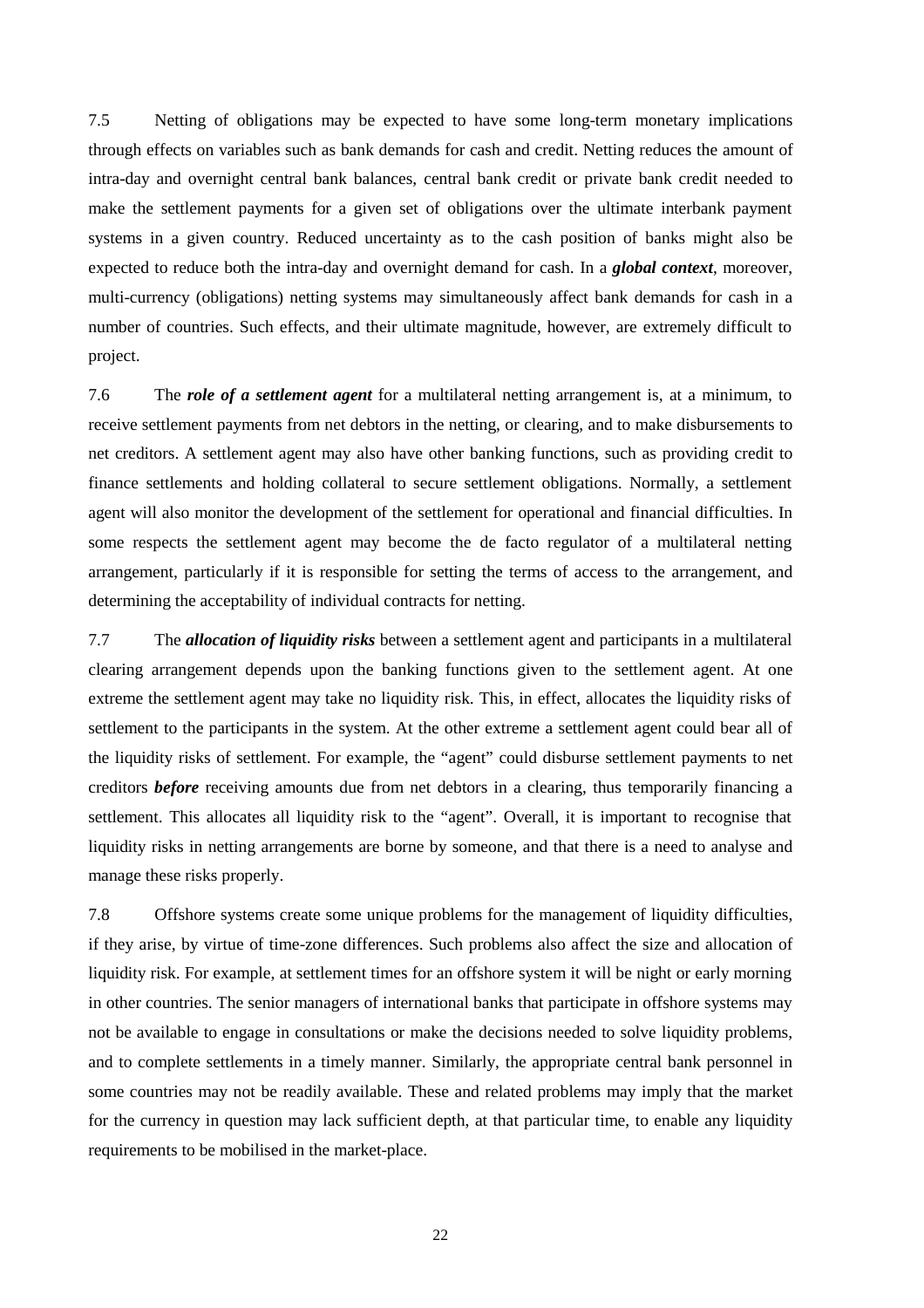7.9 In addition, when a clearing system located offshore has participants from a number of countries, authorities from at least three categories of countries may have interests in developments affecting it, including the host country for the system, any countries in which participant banks in it have their headquarters, and possibly the country that issues the currency cleared on the system.

7.10 Offshore arrangements may also have specific *cross-border implications for liquidity risk*. There can be a problem of dependency of settlements if settlements for an offshore system are made using a net settlement system in the country that issues the settlement currency ("country of issue"). If liquidity problems delay settlements for the system in the country of issue, then settlements for the offshore system can also be delayed. Much less likely in practice, but logically possible, is the risk that delays in entering *some* of the settlement payments from the offshore system could create liquidity strains or settlement delays in the country of issue.

7.11 Further, the mechanisms adopted for settling offshore systems may have direct implications for the allocation of liquidity risks concentrated in an offshore clearing system. For example, if settlements for the offshore system are made through correspondent banks or privately operated payment systems in the country of issue, liquidity risk may fall in the first instance on the private banking system in that country. If central banks offer cross-border settlement services to offshore systems, liquidity risk may be shifted onto the central banks. However, if the central bank, or a correspondent bank, in a host country for an offshore system offers settlement, liquidity risk may implicitly be assumed by the host country.

7.12 The prospect that large-scale *centralised multi-currency clearing houses* might be developed for the traditional foreign exchange market adds poignancy to the questions about the international structure of settlements, and liquidity risk, that are already being raised by currency futures and options clearing systems. Presumably a clearing house in each country would clear contracts in major international currencies, and other currencies as well. The participants would probably include international banks from a number of countries, including the host country.10 The settlements for even one foreign exchange clearing house would be likely to require carefully timed settlements in the country of issue for *each* currency handled by the clearing house.

7.13 The clearing house would be regarded as a settlement agent for the clearing arrangement, if it were required to both collect and disburse settlement payments. Moreover, because the clearing house would be the central counterparty to foreign exchange contracts, it would bear significant liquidity risks in the first instance.

<sup>&</sup>lt;sup>10</sup> There is also a possibility that securities firms from countries without universal banking laws and even some multinational industrial firms would want to join a foreign exchange "clearing house".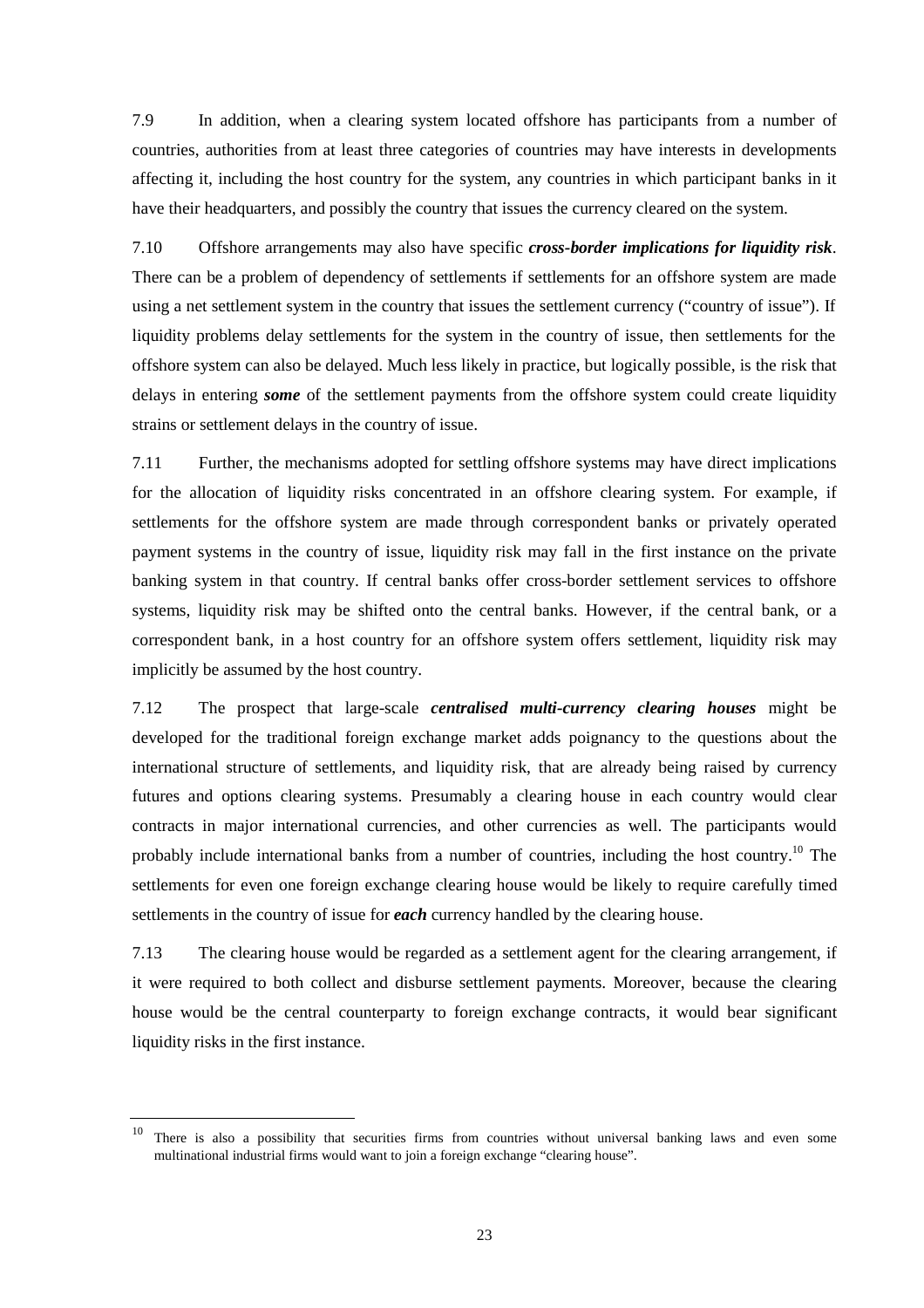7.14 Thus any proposal to handle the settlement of foreign exchange obligations through a clearing house would raise at least three important liquidity issues. First, the development of new large-scale central financial institutions would raise questions about the implicit financial relationship between central banks and such institutions. The concentration of liquidity risks, formerly borne by a large group of correspondent banks, in one institution on which international banks and markets would depend would make clearing houses too important to the functioning of financial markets to permit failures.

7.15 Second, clearing house arrangements would face cross-currency liquidity risks even when the clearing credits due to a participant in one currency fully offset the clearing debits due from that participant in another currency. If the participant were to default, a fully margined or collateralised clearing house might be protected against credit risk. However, the clearing house could experience a temporary liquidity problem if credits in one currency could not be rapidly liquidated to satisfy the timely settlement of obligations in another currency.

7.16 Third, there is the classic problem posed by the Herstatt case. For example, a clearing house might choose to settle each currency as soon as possible on a given value date. This would lead to a sequence of settlements moving from one time-zone to the next, following the sun. Under this approach it is clear that the establishment of clearing houses would not necessarily eliminate the liquidity effects of closing a bank while one side of its foreign exchange contracts remains unsettled. In all, this analysis points towards the need for careful multi-currency liquidity and collateral management by both prospective clearing houses and their participants.

7.17 If a clearing house were to administer settlements through accounts at a separate financial institution, as would be likely, then a designated "settlement agent" would be involved. A possibility is that one or more correspondent banks would act as settlement agent(s) in each currency. Defaults by such banks would pose serious liquidity and other risks to the clearing house, and thus to all its participants. If the timing of settlements required all payments to a clearing house to be made, in all currencies, before disbursements, settlements could be at risk for extended periods. These periods would be shorter in the case of sequential currency-by-currency settlements.

7.18 Some have suggested that central banks might act as settlement agents for clearing houses, in preference to commercial banks. Such a suggestion raises a number of important questions that would require detailed analysis. For example, would central banks need to open accounts for a clearing house, or possibly a participant, that had no physical presence in the country of the central bank? Would central banks have to extend their hours of operations to accommodate clearing house settlements, and what would be the effect on domestic money markets of any extended hours of operation? Would there be implied commitments of financial support for the clearing house? Would a central bank need to hold collateral pledged to a clearing house by participants? Could any such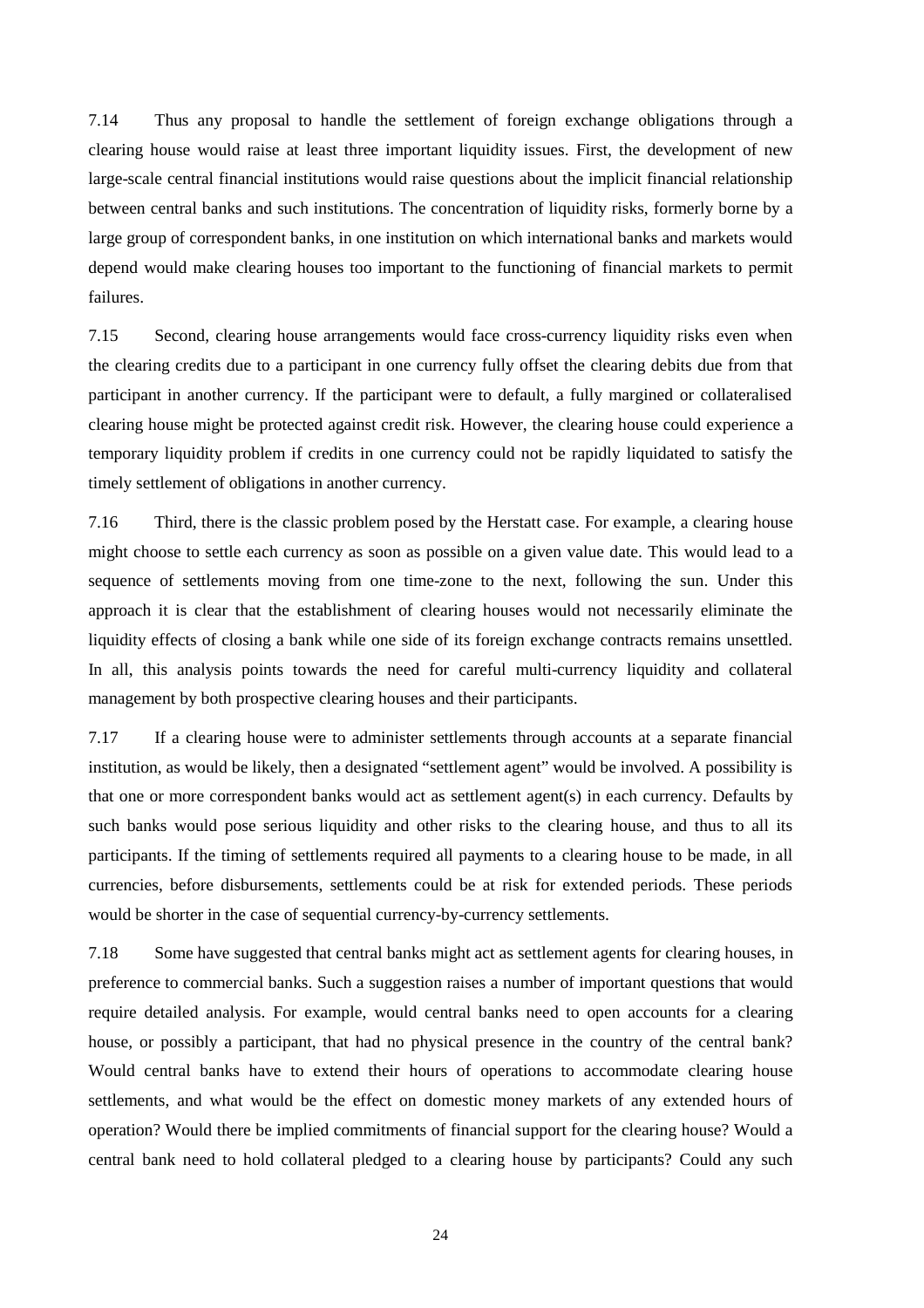collateral be mobilised to provide support for settlements in other currencies, involving other central banks?

7.19 The alternative approach, that commercial banks should act as the settlement agents for clearing houses, also raises some important issues for the supervisors and central banks of the banks and currencies concerned. As discussed above, it could concentrate liquidity risk on those banks; this in turn could have implications for those banks' payments through their domestic payment systems, particularly if the clearing house arrangement has any potential to unwind its participants' daily net positions.

7.20 Consider finally the implications of a series of foreign exchange clearing houses in different countries. It would be natural to link such clearing houses in some fashion, so as to handle crossborder foreign exchange transactions, and thus to obtain further benefits from netting. The system liquidity risks from such linkages, however, would need to be carefully assessed. If one clearing house in an interlinked system experienced a liquidity problem, there would clearly be a potential for the whole linked system to experience a problem.

7.21 In summary, there would appear to be a trade-off in terms of liquidity risk if centralised clearing houses are established. On the one hand, the netting of obligations would reduce liquidity risk for the participants in the clearing house, and possibly for financial markets generally. On the other hand, the centralisation of settlements could make liquidity problems more serious if they were to occur. In assessing the liquidity risks of any clearing house proposals, both factors in the trade-off would need to be kept in view.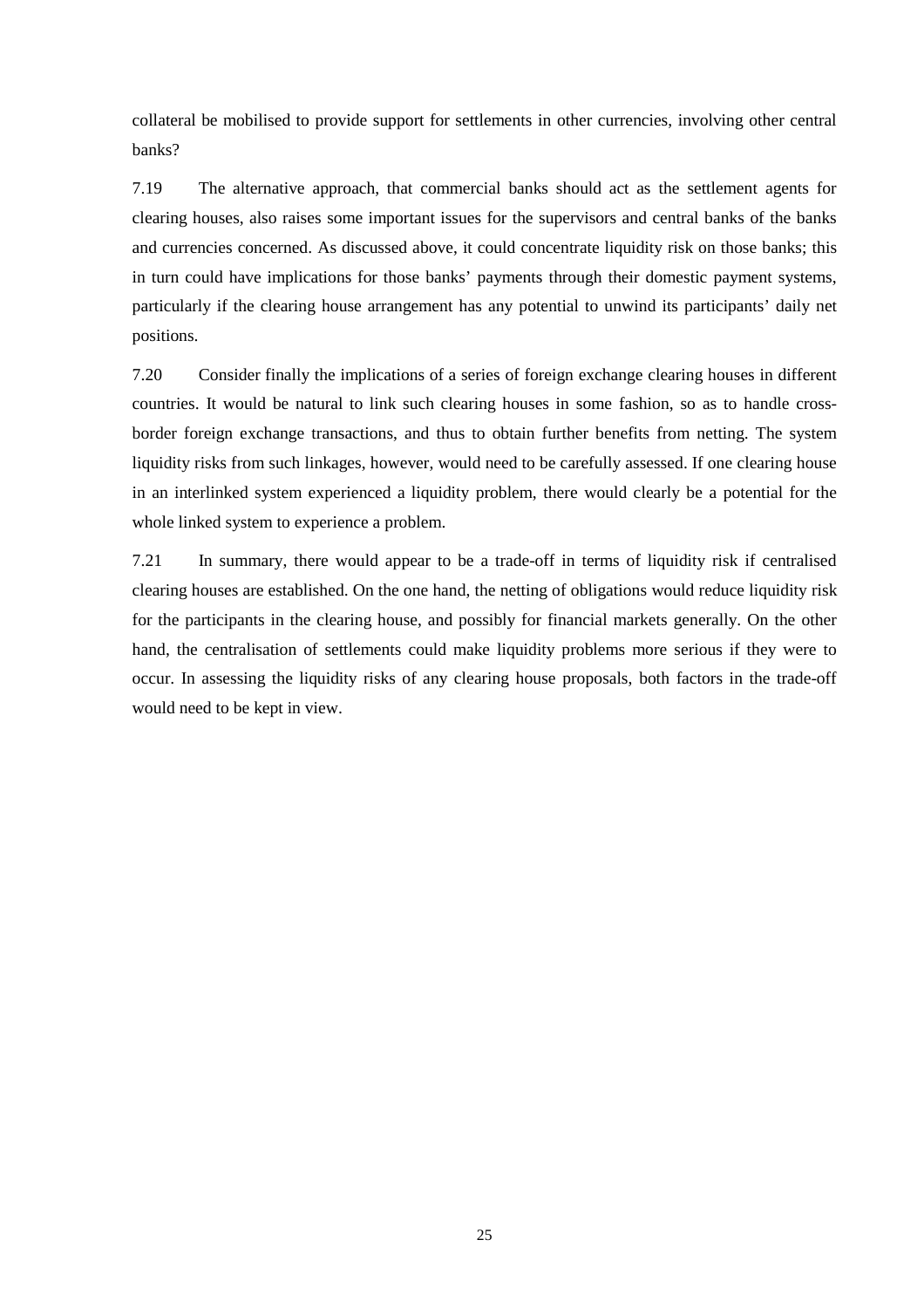# **Annex**

# **Glossary of terms**

#### **Clearing system**

A mechanism for the calculation of mutual positions within a group of participants with a view to facilitating the settlement of their mutual obligations on a net basis.

(Note: the phrase "clearing system" is sometimes used to describe a process of multilateral netting by novation and the settlement of the consequential payments. It is not used in that way in this report.)

#### **Confirmation matching**

The process of ensuring that the negotiated terms reported by the parties to a contract are identical.

#### **Credit risk**

The risk that a counterparty will not settle an obligation for full value, either when due or at any time thereafter.

#### **Final settlement**

Settlement of the obligations between two parties by irrevocable transfer of credit across their accounts at a defined settlement institution. (Note: Where such transfers are made by irrevocable credit to accounts on the books of a central bank, the transfer could be described as reflecting both a "final settlement", in the legal sense of effecting a discharge of obligations, as well as an "ultimate settlement" in the economic sense that it is effected in central bank liabilities.)

#### **Liquidity risk**

The risk that settlement of an obligation will be made not on the due date, but on some unspecified date thereafter.

#### **Netting by close-out**

An arrangement to settle all contracted but not yet due liabilities to and claims on a bank by one single payment, immediately upon the occurrence of one of a list of defined events (such as the appointment of a liquidator to that bank).

#### **Netting by novation**

The replacement of two existing contracts between two parties for delivery, of a specified currency on the same date by one single net contract for that date, such that the original contracts are satisfied and discharged. (Also referred to as obligation netting.)

#### **Netting provider**

The institution calculating the net positions of members of a clearing system.